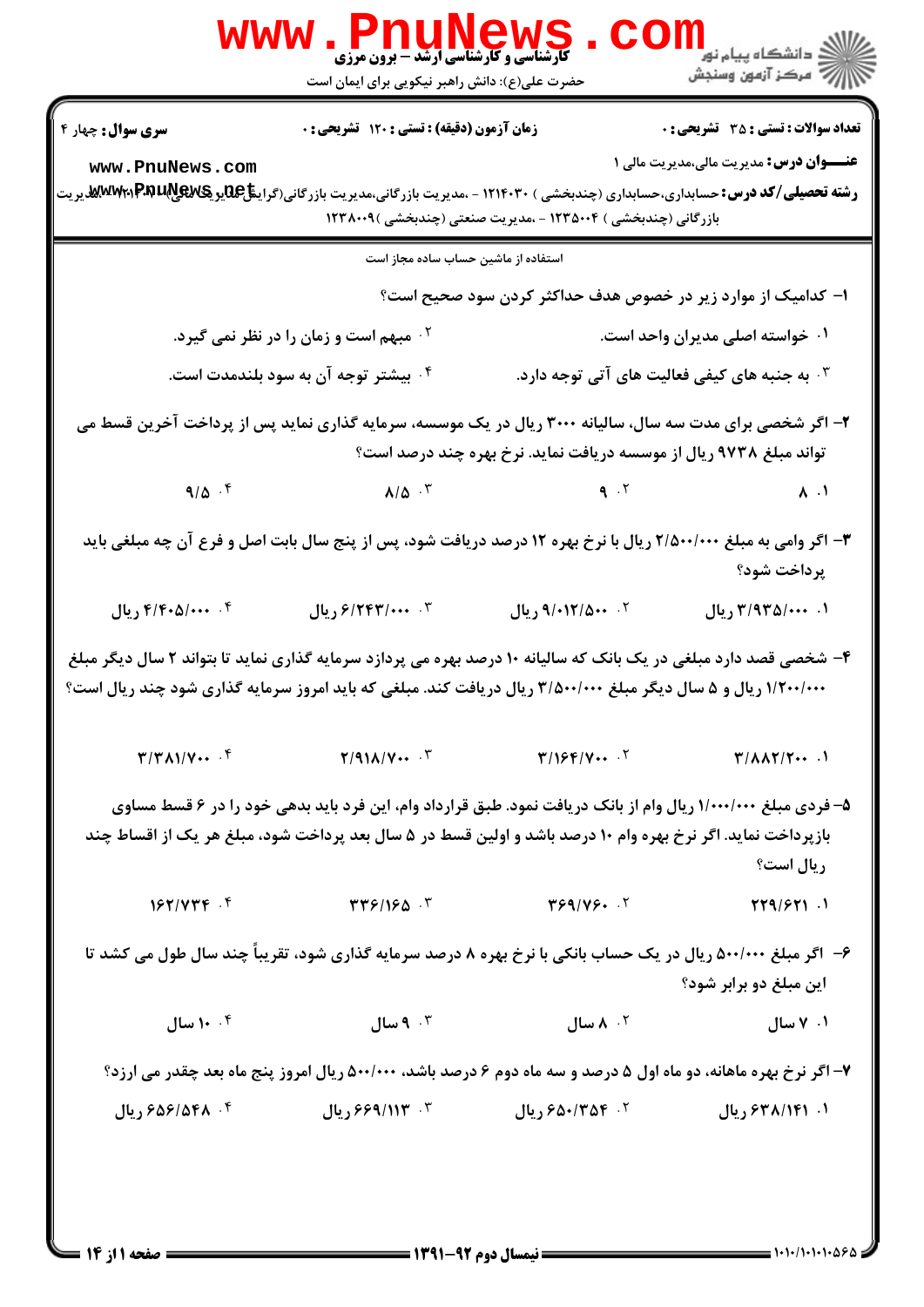|                                             | WWW.PnuMews<br>حضرت علی(ع): دانش راهبر نیکویی برای ایمان است                                                                                                                                                                      |                                                                        | دانشگاه پیام نور<br>اگر دانشگاه پیام نور<br>اگر                                                |
|---------------------------------------------|-----------------------------------------------------------------------------------------------------------------------------------------------------------------------------------------------------------------------------------|------------------------------------------------------------------------|------------------------------------------------------------------------------------------------|
| <b>سری سوال :</b> ۴ چهار<br>www.PnuNews.com | زمان آزمون (دقیقه) : تستی : ۱۲۰ تشریحی : ۰<br><b>رشته تحصیلی/کد درس:</b> حسابداری،حسابداری (چندبخشی ) ۱۲۱۴۰۳۰ - ،مدیریت بازرگانی،مدیریت بازرگانی(گراین <del>ژا&amp;</del> لیویگیهلا <b>PAUیریگی مین مین مین</b> و                 | بازرگانی (چندبخشی ) ۱۲۳۵۰۰۴ - ،مدیریت صنعتی (چندبخشی )۱۲۳۸۰۰۹          | <b>تعداد سوالات : تستی : 35 - تشریحی : 0</b><br><b>عنـــوان درس:</b> مدیریت مالی،مدیریت مالی ۱ |
|                                             | ۸– اوراق قرضه ای به بازار عرضه شده که سررسید آن دو سال دیگر است. این اوراق سالیانه مبلغ ۱۶۵/۰۰۰ ریال به عنوان سود<br>تضمین شده پرداخت می کند. چنانچه نرخ بهره اسمی ۱۱ درصد و نرخ بازده بازار ۱۰ درصد باشد، سرمایه گذاران بابت این |                                                                        | اوراق حاضرند چه مبلغی بپردازند؟                                                                |
| ۰۴ ۱/۵۱۳/۶۳۶ ریال                           | ۰۳ م۱/۴۵۰/۰۰۰ ریال                                                                                                                                                                                                                | ١/٠٠٠/٠٠٠ ريال                                                         | ۰۱. ۱/۵۲۵/۴۴۰ ریال                                                                             |
|                                             | ۹- قیمت سهامی در پایان سال نسبت به ابتدای سال ۱۵ درصد کاهش داشته است. اگر قیمت سهام در پایان سال ۱۰۲۰ ریال و                                                                                                                      | سود تقسیمی برای هر سهم ۳۶۰ ریال باشد، بازده سرمایه گذاری چند درصد است؟ |                                                                                                |
| $1V/T\Delta$ .                              | $14/5$ $18/12$ $16/12$                                                                                                                                                                                                            |                                                                        |                                                                                                |
|                                             | ۱۰- قیمت بازار سهام شرکتی ۲۲۵۰ ریال و نرخ رشد آن ۸ درصد است. اگر نرخ بازده مورد انتظار ۱۴ باشد، سود سهام سال قبل                                                                                                                  |                                                                        | ( D0) شرکت چند ریال بوده است؟                                                                  |
|                                             | $110^{-9}$ $170^{-7}$ $170^{-7}$ $170^{-7}$ $100^{-7}$ $100^{-1}$                                                                                                                                                                 |                                                                        |                                                                                                |
|                                             | <sup>"</sup> در این نوع بازار با استفاده از اطلاعات تاریخی و فعلی شرکت ها (اطلاعات عمومی) <u>نمی توان</u> بازده غیرعادی بدست آورد."                                                                                               | 11- جمله زیر مربوط به کدام سطح از کارایی بازار مالی است؟               |                                                                                                |
|                                             | نيمه قوى $\cdot$ ۲                                                                                                                                                                                                                |                                                                        | ۰۱ ضعیف                                                                                        |
|                                             | ۰۴ هر سه گزینه صحیح است.                                                                                                                                                                                                          |                                                                        | ۰۳ قوی $\cdot$                                                                                 |
|                                             | ۱۲– بین اوراق بهادار مختلف در یک مجموعه سرمایه گذاری، کدامیک از روابط زیر باید وجود داشته باشد تا ریسک مجموعه                                                                                                                     |                                                                        | كاهش يابد؟                                                                                     |
|                                             | <sup>۰۲</sup> دارای همبستگی بازده صفر                                                                                                                                                                                             |                                                                        | ۰۱ دارای ضریب همبستگی ۱+                                                                       |
|                                             | ۰۴ دارای همبستگی بازده قوی و منفی                                                                                                                                                                                                 |                                                                        | ۰ <sup>۳</sup> دارای همبستگی بازده قوی و مثبت                                                  |
|                                             | ۱۳- بتای سهام شرکت آلفا ۰/۸ است. اگر نرخ بازده بازار ۱۵ درصد افزایش یابد، بازدهی سهام شرکت آلفا چه تغییری خواهد                                                                                                                   |                                                                        | داشت؟                                                                                          |
| $-7.15$ . F                                 | $+ 7.17$ $.7$ $- 7.19$ $.7$                                                                                                                                                                                                       |                                                                        | $+7.19.1$                                                                                      |
|                                             | ۱۴– اگر بازده مورد انتظار سهام بتا ۱۴ درصد، بتای سهام ۱/۲ و صرف ریسک سهام ۶ درصد باشد، نرخ بازده بدون ریسک چند                                                                                                                    |                                                                        | درصد است؟                                                                                      |
| 9/1.7                                       | $\mathsf{v} \cdot \mathsf{r}$                                                                                                                                                                                                     | $V/\Delta$ .                                                           | $\Lambda$ .                                                                                    |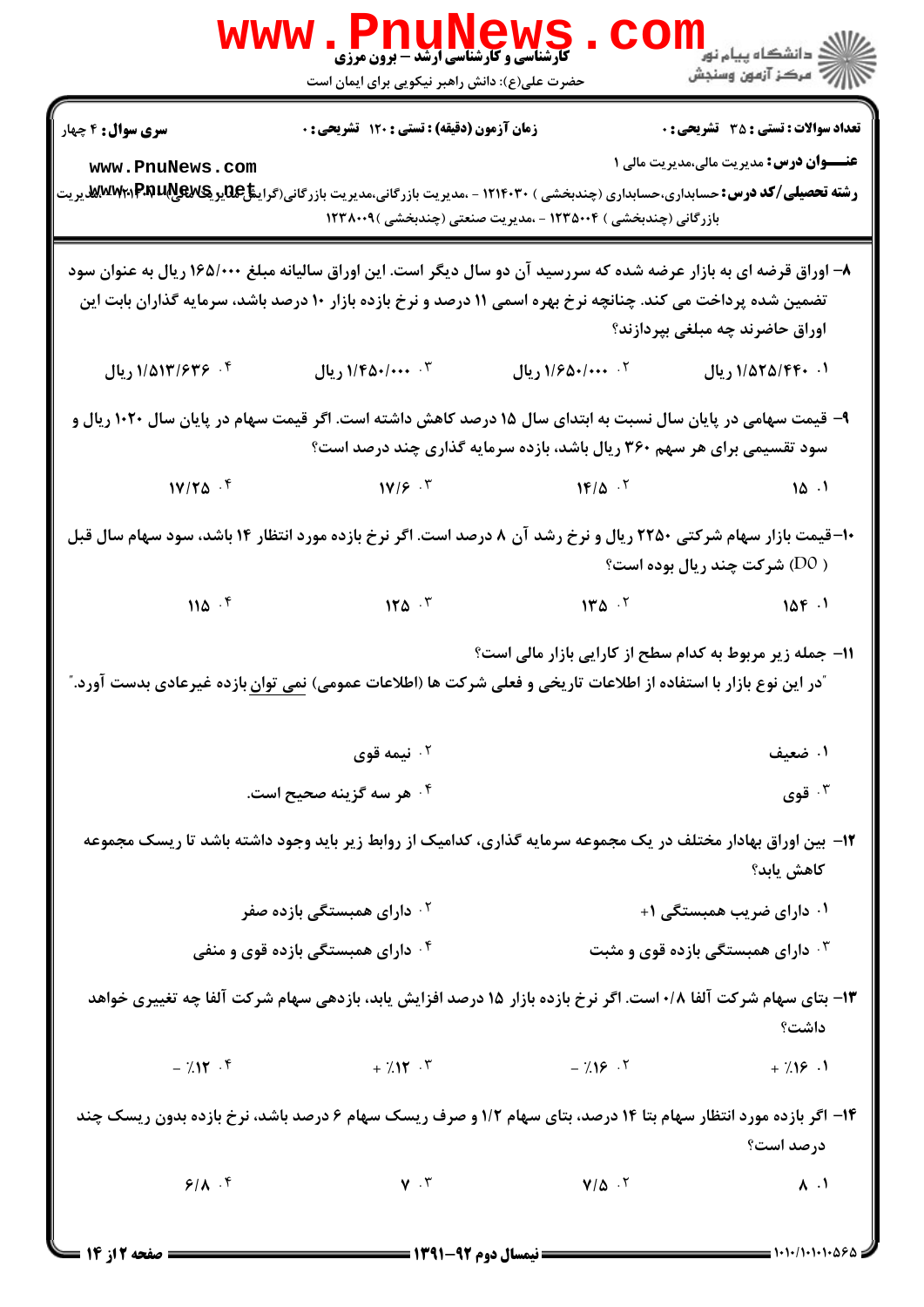|                                                                                                                                                                                                                              | <b>WWW.PNUNEWS</b><br><b>کارشناسی و کارشناسی ارشد - برون مرزی</b><br>حضرت علی(ع): دانش راهبر نیکویی برای ایمان است |              |                                                                                                            | <mark>ڪ</mark> دانشگاه پيام نو <mark>ر</mark><br>سنجش آزمون وسنجش |
|------------------------------------------------------------------------------------------------------------------------------------------------------------------------------------------------------------------------------|--------------------------------------------------------------------------------------------------------------------|--------------|------------------------------------------------------------------------------------------------------------|-------------------------------------------------------------------|
| <b>سری سوال :</b> ۴ چهار                                                                                                                                                                                                     | زمان آزمون (دقیقه) : تستی : 120 تشریحی : 0                                                                         |              |                                                                                                            | <b>تعداد سوالات : تستی : 35 ٪ تشریحی : 0</b>                      |
| www.PnuNews.com<br><b>رشته تحصیلی/کد درس:</b> حسابداری،حسابداری (چندبخشی ) ۱۲۱۴۰۳۰ - ،مدیریت بازرگانی،مدیریت بازرگانی(گرای <b>نتاپII)پایا WWW:PAPLA</b>                                                                      |                                                                                                                    |              | بازرگانی (چندبخشی ) ۱۲۳۵۰۰۴ - ،مدیریت صنعتی (چندبخشی )۱۲۳۸۰۰۹                                              | <b>عنـــوان درس:</b> مدیریت مالی،مدیریت مالی ۱                    |
|                                                                                                                                                                                                                              |                                                                                                                    |              | ۱۵– با توجه به داده های سوال ۱۴، نرخ بازده بازار چند درصد است؟                                             |                                                                   |
| $17/\Delta$ .                                                                                                                                                                                                                | $\mathbf{M} \cdot \mathbf{r}$                                                                                      |              | 14.7                                                                                                       | $11/\lambda$ .                                                    |
|                                                                                                                                                                                                                              |                                                                                                                    |              |                                                                                                            |                                                                   |
|                                                                                                                                                                                                                              | ۰ <sup>۲</sup> نرخ بازده مورد انتظار – قیمت                                                                        |              |                                                                                                            | ۰۱ نرخ بازده مورد انتظار- ریسک                                    |
|                                                                                                                                                                                                                              | ۰۴ سود مورد انتظار- قیمت                                                                                           |              |                                                                                                            | سود مورد انتظار-ریسک $\cdot$ ۳                                    |
|                                                                                                                                                                                                                              |                                                                                                                    | طرح ب        | ۱۷- اطلاعات زیر در خصوص دو طرح سرمایه گذاری الف و ب در دست است:                                            | طرح الف                                                           |
|                                                                                                                                                                                                                              | جريان نقدينه \$احتمال وقوع                                                                                         |              | احتمال وقوع                                                                                                | جريان نقدينه                                                      |
|                                                                                                                                                                                                                              | 7.1                                                                                                                | ۴۰۰ ریال     | 7.8                                                                                                        | ۵۰۰ ريال                                                          |
|                                                                                                                                                                                                                              |                                                                                                                    | ۵۰۰ ریال ۳۰٪ | $\frac{1}{2}$ . $\frac{1}{2}$<br>با توجه به اطلاعات فوق، انحراف معيار دو طرح الف و ب تقريباً چند ريال است؟ | ۳۰۰ ریال                                                          |
|                                                                                                                                                                                                                              | ۰۲ طرح الف ۳۸۰ ریال- طرح ب ۴۳۰ ریال                                                                                |              | ۰۱ طرح الف ۲۵۵ ریال- طرح ب ۱۷۰ ریال                                                                        |                                                                   |
|                                                                                                                                                                                                                              | ۰۴ طرح الف ۱۷۰ ریال- طرح ب ۲۵۵ ریال                                                                                |              | <b>4. طرح الف ۹۸ ریال- طرح ب ۴۶ ریال</b>                                                                   |                                                                   |
| ۱۸- با توجه به اطلاعات سوال ۱۷، کدامیک از گزینه های زیر ضریب تغییرات (ضریب پراکندگی) دو طرح الف و ب را بطور                                                                                                                  |                                                                                                                    |              |                                                                                                            | ِ تقریبی نشان می دهد؟                                             |
|                                                                                                                                                                                                                              | ۰/۱ طرح الف ۰/۲۶- طرح ب ۰/۱                                                                                        |              |                                                                                                            | ۰۱ طرح الف ۰/۳۸- طرح ب ۰/۹۳                                       |
|                                                                                                                                                                                                                              | ۰۴ طرح الف۷۶/۰-طرح ب۳۹/۰                                                                                           |              |                                                                                                            | ٠/٣٩ طرح الف ١/٤٧- طرح ب ٣٩/٠                                     |
| ۱۹- ماشین آلاتی به بهای تمام شده ۷۳۶/۰۰۰ ریال و عمر مفید ۱۰ سال خریداری شده است. اگر جریانات نقدی حاصل از این                                                                                                                | ماشین آلات سالیانه ۱۰۰/۰۰۰ ریال و ارزش اسقاط ماشین صفر باشد، نرخ بازده داخلی طرح چند درصد است؟                     |              |                                                                                                            |                                                                   |
| 9.5                                                                                                                                                                                                                          | 9/8.7                                                                                                              |              | $\Delta$ $\cdot$ $\cdot$                                                                                   | $\Delta/\Delta$ .                                                 |
| +۲- ماشین آلات قدیمی شرکت به ارزش دفتری ۱۰۰ میلیون ریال در بازار به مبلغ ۸۰ میلیون ریال به فروش می رسد. قرار است<br>ماشین جدیدی به ارزش ۱۲۰ میلیون ریال جایگزین آن شود. اگر نرخ مالیات ۲۵ درصد باشد، خالص سرمایه گذاری اولیه |                                                                                                                    |              | برای تعویض ماشین آلات چند میلیون ریال است؟                                                                 |                                                                   |
| $\mathbf{r}\mathbf{a}$ . $\mathbf{r}$                                                                                                                                                                                        | $\mathbf{r}$ . $\mathbf{r}$                                                                                        |              | $FA \cdot Y$                                                                                               | F.                                                                |
| ـــــــــــــــــ صفحه 13 : 14                                                                                                                                                                                               |                                                                                                                    |              |                                                                                                            |                                                                   |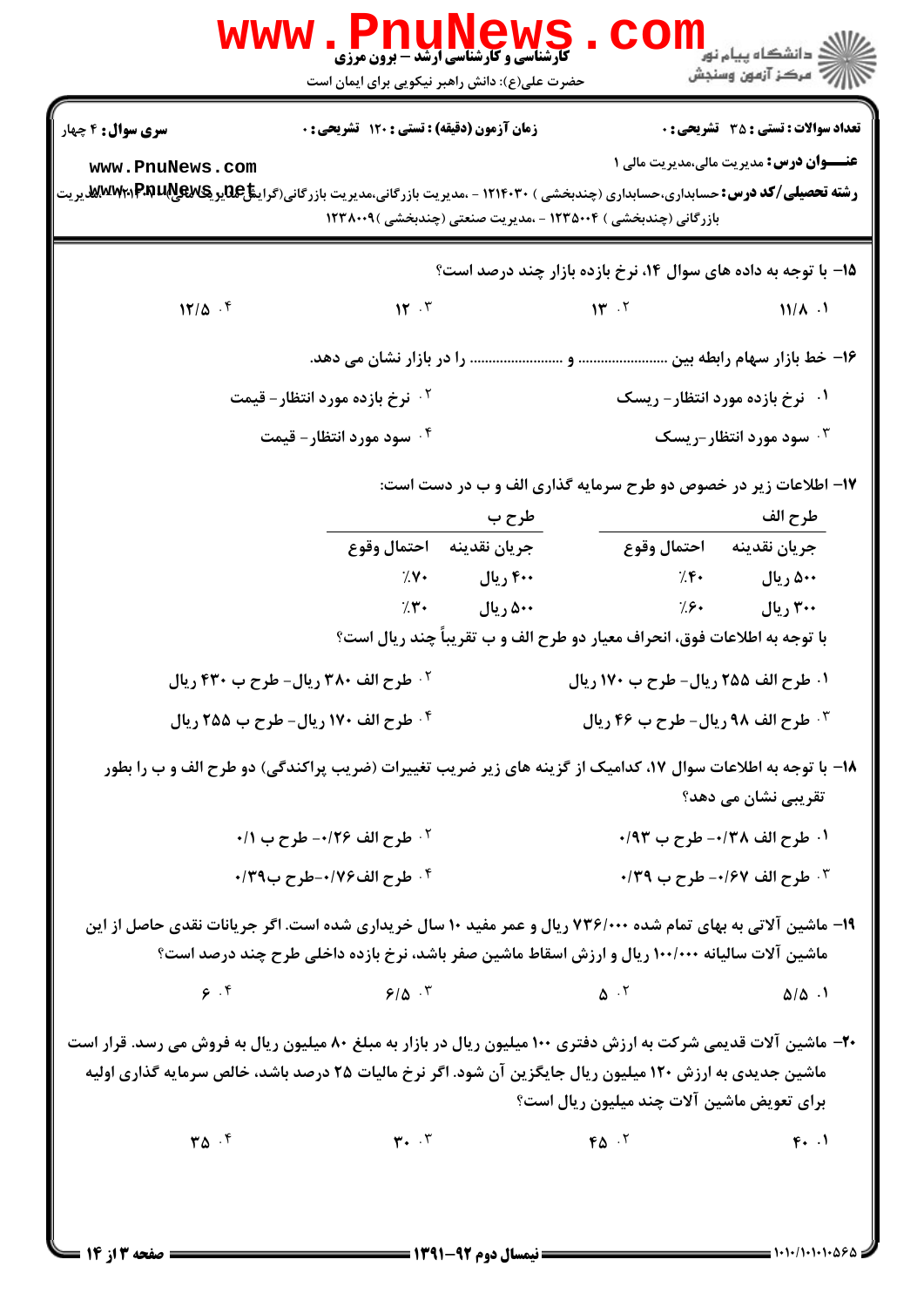| <b>سری سوال :</b> ۴ چهار                                                                                                  | زمان آزمون (دقیقه) : تستی : ۱۲۰ تشریحی : 0                                                                                                                                                                                               |                                                                             | <b>تعداد سوالات : تستي : 35 ٪ تشريحي : 0</b>    |
|---------------------------------------------------------------------------------------------------------------------------|------------------------------------------------------------------------------------------------------------------------------------------------------------------------------------------------------------------------------------------|-----------------------------------------------------------------------------|-------------------------------------------------|
| www.PnuNews.com                                                                                                           | <b>رشته تحصیلی/کد درس:</b> حسابداری،حسابداری (چندبخشی ) ۱۲۱۴۰۳۰ - ،مدیریت بازرگانی،مدیریت بازرگانی(گیهRAU&R وMT بهMW                                                                                                                     | بازرگانی (چندبخشی ) ۱۲۳۵۰۰۴ - ،مدیریت صنعتی (چندبخشی )۱۲۳۸۰۰۹               | <b>عنــــوان درس:</b> مدیریت مالی،مدیریت مالی ۱ |
|                                                                                                                           |                                                                                                                                                                                                                                          | ۲۱- اطلاعات زیر در خصوص دو طرح سرمایه گذاری الف و ب در دست است:             |                                                 |
|                                                                                                                           | طرح ب                                                                                                                                                                                                                                    | طرح الف                                                                     |                                                 |
|                                                                                                                           | ۶۵۰ میلیون ریال                                                                                                                                                                                                                          | ۵۰۰ میلیون ریال                                                             | سرمایه گذاری اولیه                              |
|                                                                                                                           | ۱۰۰۰ میلیون ریال                                                                                                                                                                                                                         | ۸۵۰ میلیون ریال                                                             | ارزش فعلی جریان های نقدی                        |
|                                                                                                                           |                                                                                                                                                                                                                                          | بر اساس معیار شاخص سودآوری، کدام طرح انتخاب می شود؟                         |                                                 |
|                                                                                                                           | ۰۲ طرح ب                                                                                                                                                                                                                                 |                                                                             | ١. طرح الف                                      |
|                                                                                                                           | ۰۴ انتخاب طرح های الف و ب یکسان نیست.                                                                                                                                                                                                    |                                                                             | ۰۳ انتخاب طرح های الف و ب یکسان است.            |
| گذاری شده است به ترتیب ۱۲۵۰ ریال، ۲۰۰۰ ریال و ۱۷۵۰ ریال است. اگر بازده مورد انتظار دارایی های الف، ب و ج به<br>$\Upsilon$ | ترتیب ۲۰ درصد، ۲۲ درصد و ۱۸ درصد باشد، بازده مجموعه سرمایه گذاری چند درصد است؟<br>$\mathbf{Y} \cdot / \mathbf{Y}$ .                                                                                                                      | 19/9.7                                                                      | 19.1                                            |
|                                                                                                                           | ۲۳- در یک طرح سرمایه گذاری با ویژگی های زیر، نرخ بازده حسابداری تقریباً چند درصد است؟                                                                                                                                                    |                                                                             |                                                 |
| $\mathbf{y}^{\mu}$ .                                                                                                      | بهای تمام شده ۱/۵۰۰/۰۰۰ ریال، ارزش اسقاط ۲۰۰/۰۰۰ ریال، سود خالص سالیانه ۴۰۰/۰۰۰ ریال و عمر مفید ۵ سال.<br>$\mathbf{Y} \mathbf{Y}$ $\mathbf{Y}$                                                                                           | $FV \cdot V$                                                                | $\Delta \Upsilon$ .                             |
|                                                                                                                           | <b>۳۴</b> - در یک طرح سرمایه گذاری با بهای تمام شده ۱۰۰/۰۰۰ ریال و جریان نقدینه سالیانه دائمی ۱۵/۰۰۰ ریال، اگر نرخ هزینه                                                                                                                 | سرمایه ۱۲ درصد باشد، ارزش فعلی خالص طرح چند ریال است؟                       |                                                 |
| ۰۴ مریال                                                                                                                  | ۰۰ ۱۵/۰۰۰ ریال                                                                                                                                                                                                                           | ۲. ۲۵/۰۰۰ ریال                                                              | ۰۱ ۸۰/۰۰۰ ريال                                  |
|                                                                                                                           | <b>۲۵</b> - ماشینی خریداری شده است که سالیانه درآمدها و هزینه های شرکت (به غیر از استهلاک) را به ترتیب ۲/۲۰۰/۰۰۰ ریال و<br>۱/۰۰۰/۰۰۰ ریال افزایش می دهد. اگر بهای تمام شده ماشین ۱۰/۰۰۰/۰۰۰ ریال، ارزش اسقاط آن ۲/۰۰۰/۰۰۰ ریال، عمر مفید | ماشین ۱۰ سال و ً نرخ مالیات ۳۰ درصد باشد، جریان نقدی سالیانه چند ریال است؟  |                                                 |
| $1/\cdot \Lambda \cdot / \cdot \cdot \cdot$ . $f$                                                                         | $1/\mathbf{Y} \cdot \cdot \cdot$ . $\mathbf{Y}$                                                                                                                                                                                          | $\mathbf{Y}$ $\mathbf{A}$ $\cdot$ $\mathbf{I}$ $\cdot$ $\cdot$ $\mathbf{V}$ | $F_{**}/$ .                                     |
|                                                                                                                           | ۲۶- اگر نرخ بهره اسمی اوراق قرضه ۱۲ درصد و نرخ مالیات ۳۰ درصد باشد، نرخ بهره موثر اوراق قرضه چند درصد است؟                                                                                                                               |                                                                             |                                                 |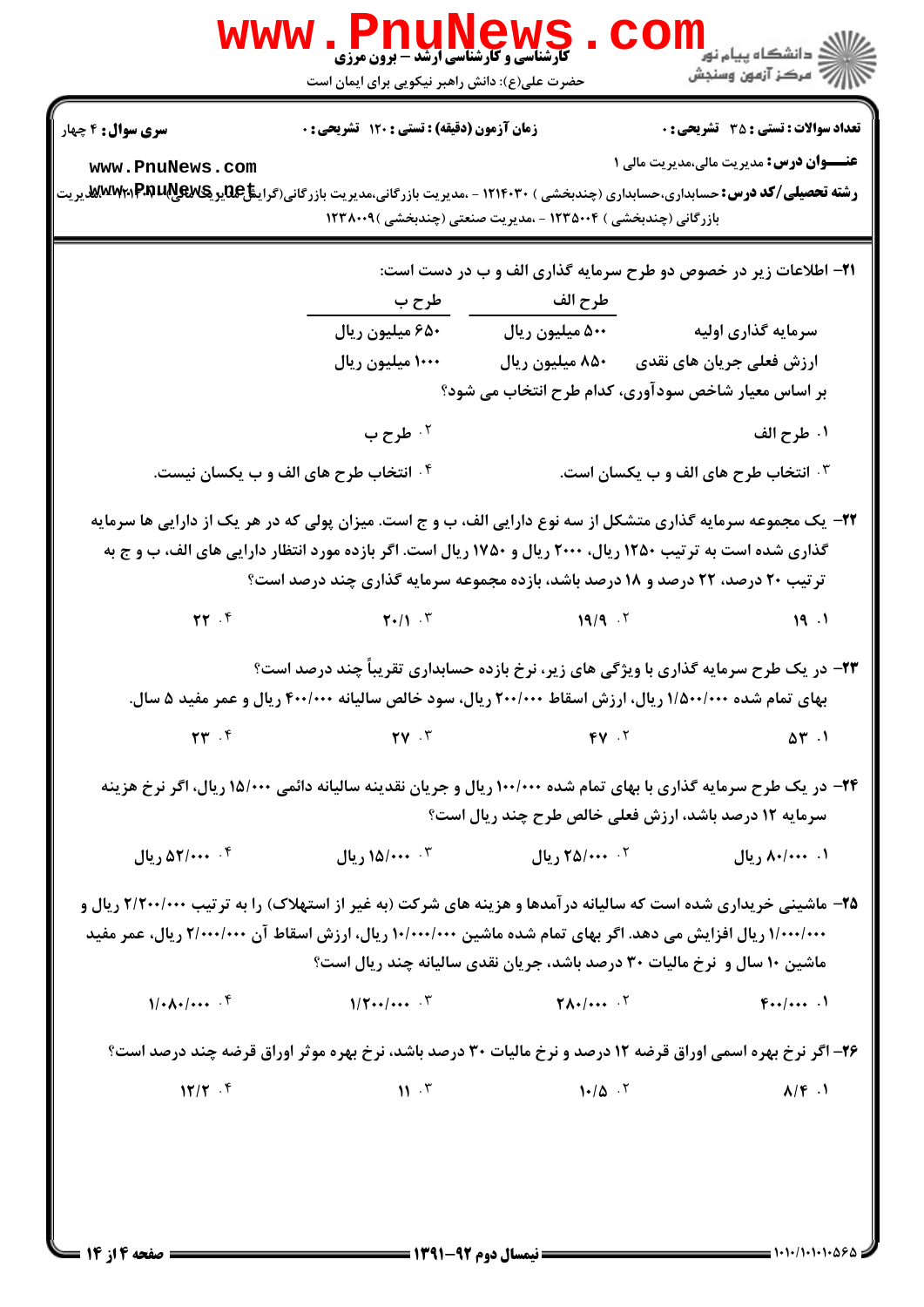

**www.PnuNews** 

صفحه ۱۵ از ۱۴ =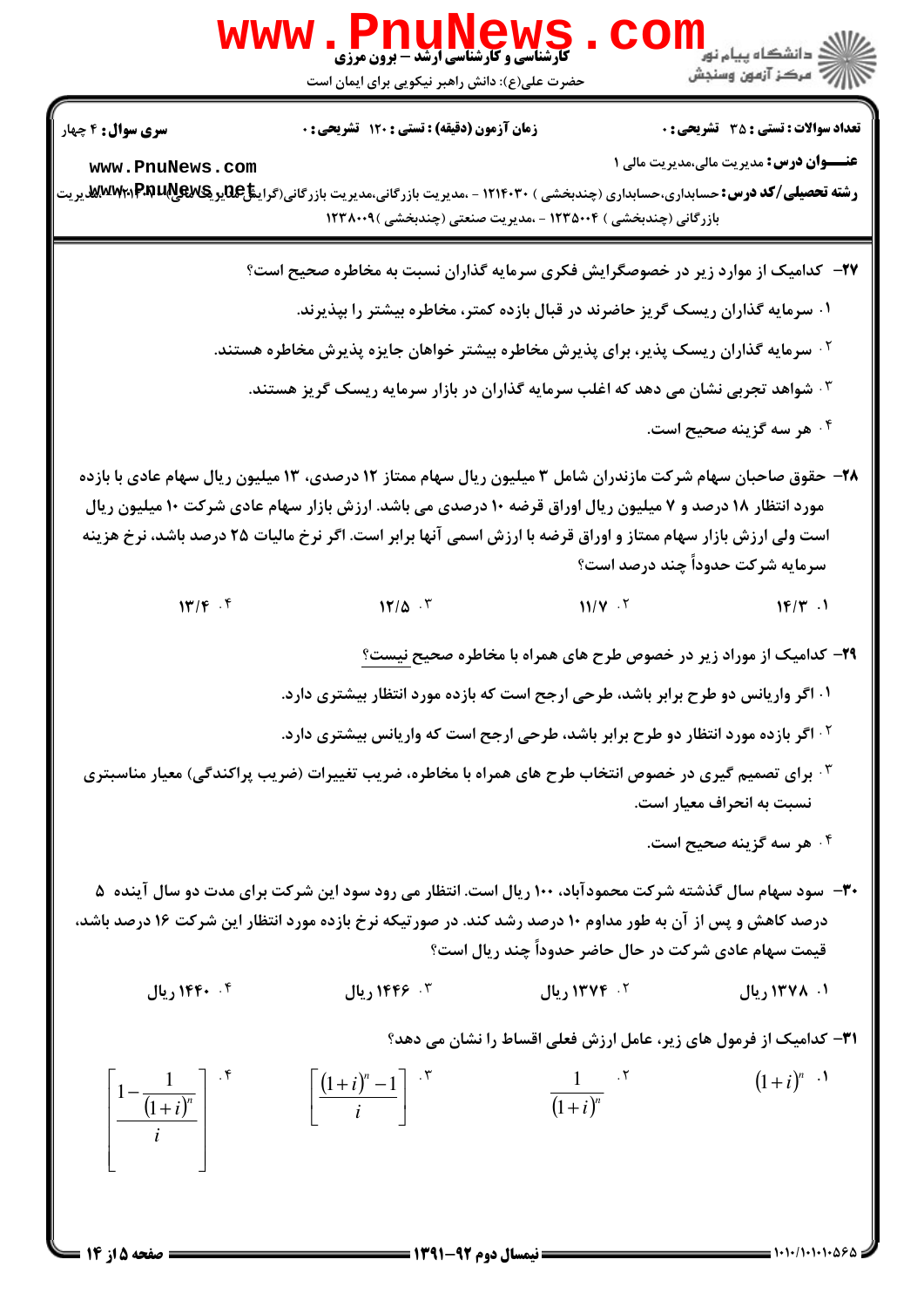|                                             | <b>FIIUNGI</b><br><b>کارشناسی و کارشناسی ارشد - برون مرزی</b><br>حضرت علی(ع): دانش راهبر نیکویی برای ایمان است                                                                                                                    |                                                               | الان دانشگاه پيام نور دا<br>الان مرکز آزمون وسنجش                                              |
|---------------------------------------------|-----------------------------------------------------------------------------------------------------------------------------------------------------------------------------------------------------------------------------------|---------------------------------------------------------------|------------------------------------------------------------------------------------------------|
| <b>سری سوال : 4</b> چهار<br>www.PnuNews.com | زمان آزمون (دقیقه) : تستی : ۱۲۰ تشریحی : ۰                                                                                                                                                                                        | بازرگانی (چندبخشی ) ۱۲۳۵۰۰۴ - ،مدیریت صنعتی (چندبخشی )۱۲۳۸۰۰۹ | <b>تعداد سوالات : تستي : 35 ٪ تشریحي : 0</b><br><b>عنـــوان درس:</b> مدیریت مالی،مدیریت مالی ۱ |
|                                             | <b>۳۲</b> - در بین روش های ارزیابی طرح های سرمایه گذاری، کدام روش یا روش ها، ارزش زمانی پول را در نظر <u>نمی گیرد؟</u>                                                                                                            |                                                               |                                                                                                |
|                                             | ۰ <sup>۲</sup> نرخ بازده داخلی                                                                                                                                                                                                    |                                                               | ۰۱ ارزش فعلی خالص                                                                              |
|                                             | ۰۴ گزینه ب و ج صحیح است.                                                                                                                                                                                                          |                                                               | نرخ بازده حسابداری $\cdot$ ۳                                                                   |
|                                             | ۳۳- ً ماشینی به مبلغ ۱/۵۰۰/۰۰۰ ریال خریداری شده که عمر مفید آن ۳ سال است. اگر جریانات نقدی سال های اول تا سوم به<br>ترتیب ۵۰۰/۰۰۰ ریال، ۸۰۰/۰۰۰ ریال و ۸۰۰/۰۰۰ ریال و ارزش اسقاط آن ۲۰۰/۰۰۰ ریال باشد، با فرض نرخ هزینه سرمایه ۱۰ |                                                               | درصد، ارزش فعلی خالص چند ریال است؟                                                             |
| ۰۴ ۱۶/۱۰۰ ريال                              | ٣٠ ٣٠٠/٣٣٣ ريال                                                                                                                                                                                                                   | ٢. ٣۶۶/٣٠٠ ريال                                               | ۰۱ ۴۹۳/۵۰۰ ریال                                                                                |
|                                             | ۳۴- با توجه به سوال ۳۳، کدامیک از گزینه های زیر، دوره بازگشت سرمایه ماشین را نشان می دهد؟                                                                                                                                         |                                                               |                                                                                                |
| ۰۴ سال و ۳ ماه                              | ۲۰ سال و ۲ ماه $\cdot$                                                                                                                                                                                                            | <b>10 میل و ۴ ماه</b>                                         | ۰۱ ۲ سال و ۵ ماه                                                                               |
|                                             |                                                                                                                                                                                                                                   |                                                               | ۳۵– کدامیک از موارد زیر در خصوص مخاطره صحیح نیست؟                                              |
|                                             |                                                                                                                                                                                                                                   |                                                               | ۰۱ متنوع کردن سرمایه گذاری راهی برای کاهش مخاطره است.                                          |
|                                             |                                                                                                                                                                                                                                   |                                                               | <sup>۰۲</sup> در یک مجموعه سرمایه گذاری کاملاً متنوع، مخاطره به طور کامل حذف می شود.           |
|                                             |                                                                                                                                                                                                                                   |                                                               | ۰ <sup>۳ .</sup> بتا در یک مجموعه کاملاً متنوع از دارایی های با مخاطره، یک است.                |
|                                             |                                                                                                                                                                                                                                   |                                                               | ۰۴ هر سه گزینه صحیح است.                                                                       |
|                                             |                                                                                                                                                                                                                                   |                                                               |                                                                                                |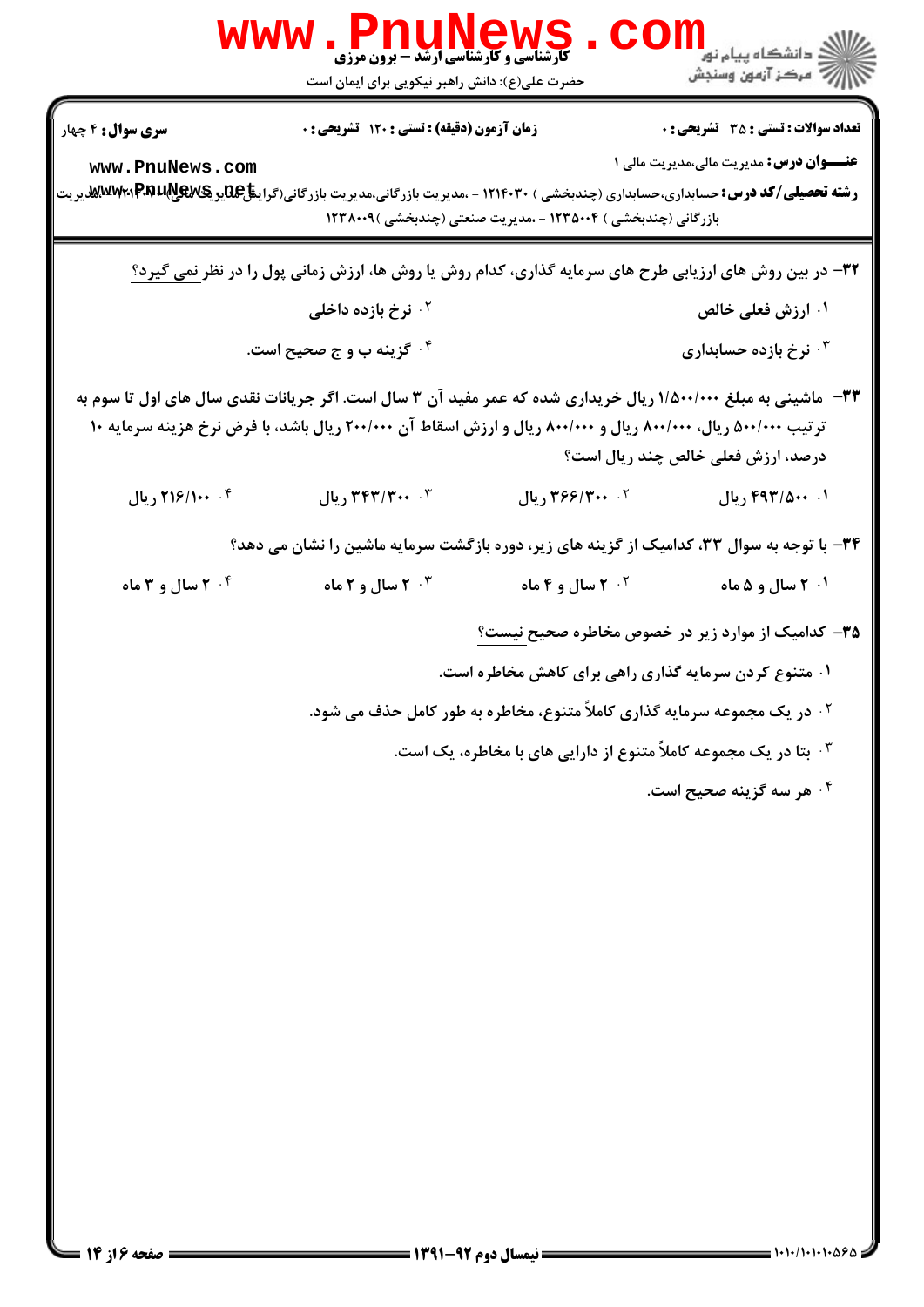

حضرت علي(ع): دانش راهبر نيكويي براي ايمان است

## تعداد سوالات : تستي تشريحي زمان آزمون (دقيقه) : تستي تشريحي سري سوال %& \$ \*: #)\*: \* '(: : :

**عنـــوان درس:** مديريت مالي،مديريت مالي 1

# **[www.PnuNews.com](http://pnunews.com)**

ر**شته تحصیلی/کد درس:** حسابداری،حسابداری (چندبخشی ) ۱۲۱۴۰۳۰ - ،مدیریت بازرگانی،مدیریت بازرگانی(گرای**نتاِعللیو یکلایالیالایالایالای**لیوییت بازرگانی (چندبخشی ) ۱۲۳۵۰۰۴ - ،مدیریت صنعتی (چندبخشی ) ۱۲۳۸۰۰۹

| ×    |       |       |         |       |       |       |       |        |        |        |        | جذول صميمه ا الف ارزش مركب ا ريال |               |                      |               |
|------|-------|-------|---------|-------|-------|-------|-------|--------|--------|--------|--------|-----------------------------------|---------------|----------------------|---------------|
|      |       |       |         |       |       |       |       |        | 9%     | 10%    | 11%    | 12%                               | 13%           | 14%                  | 15%           |
| Year | 1%    | 2%    | 3%      | 4%    | 5%    | 6%    | 7%    | 8%     |        | 1.100  | 1,110  | 1.120                             | 1.130         | 1.140                | 1.150         |
|      | 1.010 | 1.020 | 1.030   | 1.040 | 1.050 | 1,060 | 1.070 | 1.080  | 1.090  | 1,210  | 1,232  | 1.254                             | 1.277         | 1,300                | 1.322         |
| ۰    | 1.020 | 1.040 | 1.061   | 1.082 | 1.102 | 1.124 | 1.145 | 1.166  | 1.188  |        | 1,368  | 1.405                             | 1.443         | 1,482                | 1.521         |
| 2    |       | 1.061 | 1.093   | 1,125 | 1.158 | 1.191 | 1.225 | 1.260  | 1,295  | 1.331  | 1,518  | 1.574                             | 1.630         | 1.689                | 1.749         |
| з    | 1.030 | 1.082 | 1.125   | 1.170 | 1,216 | 1.262 | 1.311 | 1.360  | 1.412  | 1.464  | 1,685  | 1.762                             | 1.842         | 1.925                | 2.011         |
| 4    | 1.041 |       | 1.159   | 1.217 | 1.276 | 1.338 | 1.403 | 1.469  | 1.539  | 1.611  |        |                                   |               |                      |               |
| Ś    | 1.051 | 1.104 |         |       |       |       |       |        |        |        |        | 1.974                             | 2.082         | 2.195                | 2313          |
|      |       |       |         | 1.265 | 1,340 | 1.419 | 1.501 | 1.587  | 1.677  | 1,772  | 1.870  |                                   | 2353          | 2.502                | 2.660         |
| б    | 1.062 | 1.126 | 1.194   | 1,316 | 1.407 | 1.504 | 1,606 | 1,714  | 1.828  | 1.949  | 2.076  | 2211                              | 2.658         | 2.853                | 3.059         |
| 7    | 1.072 | 1.149 | 1.230   | 1 369 | 1.477 | 1.594 | 1.718 | 1,851  | 1.993  | 2.144  | 2.305  | 2.476                             | 3.004         | 3.252                | 3.518         |
| 8    | 1.083 | 1.172 | 1.267   |       | 1.551 | 1.689 | 1.638 | 1.999  | 2.172  | 2.358  | 2.558  | 2.773                             |               | 3.707                | 4.046         |
| 9    | 1.094 | 1.195 | 1.305   | 1.423 | 1.629 | 1.791 | 1.967 | 2.159  | 2.367  | 2.594  | 2.839  | 3.106                             | 3.395         |                      |               |
| 10   | 1.105 | 1.219 | 1.344   | 1.480 |       |       |       |        |        |        |        |                                   |               |                      | 4.652         |
|      |       |       |         |       |       | 1.898 | 2.105 | 2.332  | 2.580  | 2853   | 3.152  | 3.479                             | 3.836         | 4.226                | 5.350         |
| 11   | 1.116 | 1.243 | 1.384   | 1,539 | 1,710 | 2.012 | 2.252 | 2.518  | 2.813  | 3.138  | 3.498  | 3.896                             | 4.335         | 4818                 |               |
| 12   | 1.127 | 1,268 | 1.426   | 1.601 | 1,796 |       | 2,410 | 2.720  | 3.066  | 3.452  | 3 883  | 4.363                             | 4.898         | 5.492                | 6.153         |
| 13   | 1.138 | 1.294 | 1.469   | 1.665 | 1,886 | 2.133 | 2.579 | 2.937  | 3.342  | 3.797  | 4,310  | 4.887                             | 5.535         | 6.261                | 7.076         |
| 14   | 1.149 | 1.319 | 1.513   | 1,732 | 1.980 | 2261  | 2.759 | 3.172  | 3.642  | 4.177  | 4.785  | 5.474                             | 6.254         | 7.138                | 8.137         |
| 15   | 1.161 | 1.346 | 1.558   | 1.801 | 2.079 | 2.397 |       |        |        |        |        |                                   |               |                      |               |
|      |       |       |         |       |       |       |       |        | 3.970  | 4.595  | 5.311  | 6.130                             | 7,067         | 8.137                | 9.358         |
| 16   | 1.173 | 1.373 | 1.605   | 1.873 | 2.183 | 2.540 | 2.952 | 3.426  | 4.328  | 5.054  | 5.895  | 6.866                             | 7,986         | 9.276                | 10,761        |
| 17   | 1.184 | 1.400 | 1.653   | 1,948 | 2.292 | 2.693 | 3.159 | 3.700  | 4,717  | 5.560  | 6.544  | 7.690                             | 9.024         | 10.575               | 12375         |
| 18   | 1.196 | 1.428 | 1.702   | 2.026 | 2407  | 2.854 | 3.380 | 3.996  |        | 6.116  | 7.263  | 8.613                             | 10.197        | 12.056               | 14 232        |
|      | 1,208 | 1.457 | 1.754   | 2.107 | 2.527 | 3.026 | 3.617 | 4.316  | 5.142  | 6.728  | 8.062  | 9.646                             | 11.523        | 13.743               | 16.367        |
| 19   | 1,220 | 1.486 | 1.806   | 2 191 | 2.653 | 3.207 | 3.870 | 4.661  | 5.604  |        |        |                                   |               |                      |               |
| 20   |       |       |         |       |       |       |       |        |        |        | 8,949  | 10,804                            | 13.021        | 15,668               | 18.822        |
|      |       | 1,518 | 1,860   | 2.279 | 2.786 | 3.400 | 4.141 | 5.034  | 6.109  | 7.400  | 9.934  | 12.100                            | 14.714        | 17,861               | 21.645        |
| 21   | 1.232 |       | 1.916   | 2370  | 2.925 | 3.604 | 4.430 | 5.437  | 6.659  | 8.140  | 11.026 | 13.652                            | 16.627        | 20.362               | 24.891        |
| 22   | 1.245 | 1.546 | 1,974   | 2.465 | 3.072 | 3.820 | 4.741 | 5.871  | 7.258  | 8.954  |        | 15.179                            | 18.788        | 23 212 26 625        |               |
| 23   | 1.257 | 1.577 | 2.033   | 2.563 | 3.225 | 4.049 | 5.072 | 6.341  | 7.911  | 9.850  | 12.239 | 17.000 21.231                     |               | 26.462               | 32919         |
| 24   | 1.270 | 1.608 |         | 2.666 | 3.386 | 4.292 | 5.427 | 6.848  | 8.623  | 10.835 | 13.585 |                                   |               |                      |               |
| 25   | 1.282 | 1.641 | 2.094   |       |       |       |       |        |        |        |        |                                   |               | 23.990 30.167 37.857 |               |
|      |       |       |         |       | 3.558 | 4.549 | 5.807 | 7.396  | 9.399  | 11.918 | 15.080 | 19,040                            |               | 27.109 34.390        | 43.535        |
| 26   | 1.295 | 1.673 | 2.157   | 2.772 | 3.733 | 4.822 | 6.214 | 7.986  | 10.245 | 13.110 | 16.739 | 21.325                            |               | 39 204               | 50.066        |
| 27   | 1.308 | 1.707 | 2 2 2 1 | 2883  | 3.920 | 5.112 | 6.649 | 8.627  | 11.167 | 14.421 | 18,580 | 23.884                            | 30.633        |                      | 44 693 57.575 |
| 28   | 1.321 | 1.741 | 2.288   | 2.999 | 4.116 | 5.418 | 7.114 | 9.317  | 12.172 | 15.863 | 20.624 |                                   | 26.750 34.616 |                      | 50.950 66.212 |
| 29   | 1.335 | 1.776 | 2.357   | 3.119 |       | 5.743 | 7,612 | 10.063 | 13.268 | 17.449 | 22.892 | 29.960                            | 39.116        |                      |               |
| 30   | 1.348 | 1.811 | 2.427   | 3.243 | 4.322 |       |       |        |        |        |        |                                   |               |                      |               |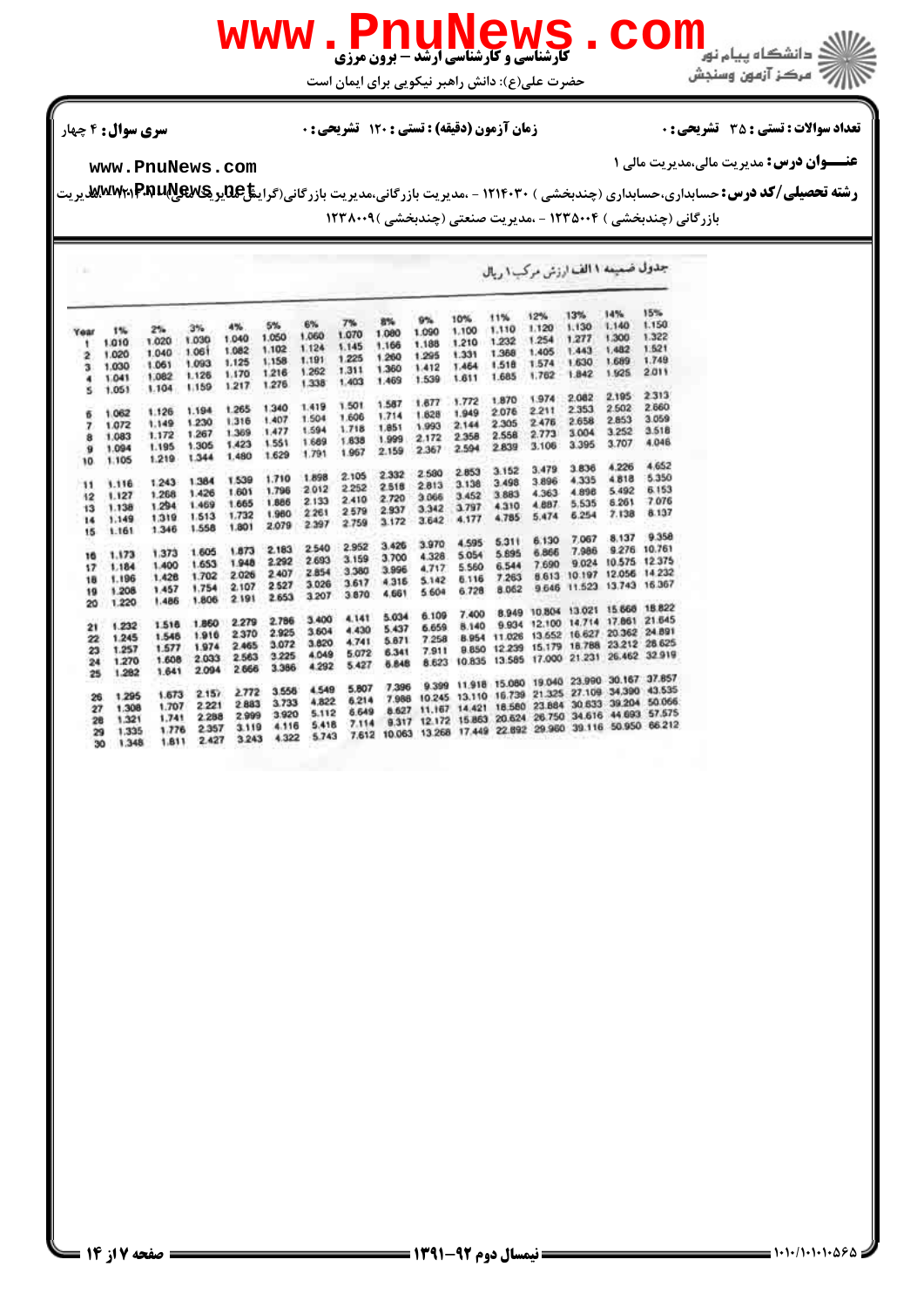

حضرت علي(ع): دانش راهبر نيكويي براي ايمان است

## تعداد سوالات : تستي تشريحي زمان آزمون (دقيقه) : تستي تشريحي سري سوال %& \$ \*: #)\*: \* '(: : :

**عنـــوان درس:** مديريت مالي،مديريت مالي 1

**[www.PnuNews.com](http://pnunews.com)**

ر**شته تحصیلی/کد درس:** حسابداری،حسابداری (چندبخشی ) ۱۲۱۴۰۳۰ - ،مدیریت بازرگانی،مدیریت بازرگانی(گرای**نتاِعللیو یکلایالیالایالایالای**لیوییت بازرگانی (چندبخشی ) ۱۲۳۵۰۰۴ - ،مدیریت صنعتی (چندبخشی ) ۱۲۳۸۰۰۹

ادامه جدول ۱ الف

| Year     | 16%    | 17%                  | 18%   | 19%                                                                                 | 20%   | 21%                  | 22%          | 23%   | 24%   | 25%                                                                                                      | 26%   | 27%                 | 28%                  | 29%           | 30%                  |
|----------|--------|----------------------|-------|-------------------------------------------------------------------------------------|-------|----------------------|--------------|-------|-------|----------------------------------------------------------------------------------------------------------|-------|---------------------|----------------------|---------------|----------------------|
| 1        | 1.160  | 1.170                | 1.180 | 1.190                                                                               | 1.200 | 1.210                | 1.220        | 1.230 | 1.240 | 1.250                                                                                                    | 1.260 | 1.270               | 1.260                | 1.290         | 1.300                |
| z        | 1.346  | 1.369                | 1.392 | 1.416                                                                               | 1,440 | 1.464                | 1.488        | 1.513 | 1.538 | 1.563                                                                                                    | 1.588 | 1.613               | 1.638                | 1.664         | 1.690                |
| J.       | 1.561  | 1.602                | 1.643 | 1.685                                                                               | 1.728 | 1.772                | 1,816        | 1.861 | 1.907 | 1.953                                                                                                    | 2,000 | 2.048               | 2.097                | 2.147         | 2.197                |
| 4        | 1.811  | 1.874                | 1.939 | 2.005                                                                               | 2.074 | 2.144                | 2215         | 2.289 | 2.364 | 2.441                                                                                                    | 2.520 | 2.601               | 2.684                | 2.769         | 2.856                |
| 5.       | 2.100  | 2.192                | 2.288 | 2.386                                                                               | 2.488 | 2.594                | 2.703        | 2.815 | 2.932 | 3.052                                                                                                    | 3.176 | 3.304               | 3.436                | 3.572         | 3.713                |
| 6        | 2.436  | 2.565                | 2.700 | 2.840                                                                               | 2.986 | 3 138                | 3.297        | 3.463 | 3.635 | 3.815                                                                                                    | 4.002 | 4.196               | 4.398                | 4.608         | 4.827                |
| 7        | 2.826  | 3.001                | 3.185 | 3.379                                                                               | 3.583 | 3.797                | 4.023        | 4,259 | 4.508 | 4.768                                                                                                    | 5.042 | 5.329               | 5.629                | 5945          | 6.275                |
| в        | 3.278  | 3.511                | 3.759 | 4.021                                                                               | 4.300 | 4.595                | 4.908        | 5.239 | 5.590 | 5.960                                                                                                    | 6.353 | 6.768               | 7.206                | 7.669         | 8.157                |
| $\theta$ | 3.803  | 4.106                | 4.435 | 4.785                                                                               | 5.160 | 5.560                | 5.987        | 6.444 | 6.931 | 7.451                                                                                                    | 8.005 | 8595                | 9.223                | 9.893         | 10,604               |
| 10       | 4.411  | 4.807                | 5.234 | 5.695                                                                               | 6.192 | 6.728                | 7.305        | 7.926 | 8.594 |                                                                                                          |       | 9.313 10.086 10.915 |                      |               | 11,806 12,761 13,786 |
| 11       | 5.117  | 5.624                | 6.176 | 6.777                                                                               | 7.430 | 8.140                | 8.912        |       |       | 9.749 10.657 11.642 12.708 13.862 15.112 16.462 17.922                                                   |       |                     |                      |               |                      |
| 12       | 5.936  | 6.580                | 7,288 | 8.064                                                                               | 8.916 |                      | 9.850 10.872 |       |       | 11,991 13.215 14.552 16.012 17.605 19.343 21.236 23.296                                                  |       |                     |                      |               |                      |
| 13       | 6.886  | 7.699                | 8.599 | 9.596                                                                               |       | 10.699 11.918 13.264 |              |       |       | 14.749 16.386 18.190 20.175 22.359 24.759 27.395 30.287                                                  |       |                     |                      |               |                      |
| 14       | 7.988  | 9,007                |       |                                                                                     |       |                      |              |       |       | 10 147 11 420 12 839 14 421 16 182 18 141 20 319 22 737 25 421 28 396 31 691 35 339 39 374               |       |                     |                      |               |                      |
| 15       | 9.266  |                      |       |                                                                                     |       |                      |              |       |       | 10.539 11.974 13.590 15.407 17.449 19.742 22.314 25.196 28.422 32.030 36.062 40.565 45.587 51.186        |       |                     |                      |               |                      |
| 16       |        |                      |       |                                                                                     |       |                      |              |       |       | 10.748 12.330 14.129 16.172 16.488 21.114 24.086 27.446 31.243 35.527 40.358 45.799 51.923 58.608 66.542 |       |                     |                      |               |                      |
| 17       | 12.468 |                      |       |                                                                                     |       |                      |              |       |       | 14.426 16.672 19.244 22.186 25.548 29.384 33.759 38.741 44.409 50.851 58.165 66.461 75.852 86.504        |       |                     |                      |               |                      |
| 18       |        |                      |       |                                                                                     |       |                      |              |       |       | 14.463 16.879 19.673 22.901 26.623 30.913 35.849 41.523 48.039 55.511 64.072 73.870 85.071 97.862 112.46 |       |                     |                      |               |                      |
| 19       |        |                      |       |                                                                                     |       |                      |              |       |       | 16.777 19.748 23.214 27.252 31.948 37.404 43.736 51.074 59.568 69.389 80.731 93.815 106.89 126.24 146.19 |       |                     |                      |               |                      |
| 20       |        |                      |       |                                                                                     |       |                      |              |       |       | 19.461 23.106 27.393 32.429 38.338 45.259 53.358 62.821 73.864 86.736 101.72 119.14 139.38               |       |                     |                      | 162.85 190.05 |                      |
| 21       |        |                      |       |                                                                                     |       |                      |              |       |       | 22.574 27.034 32.324 38.591 46.005 54.764 65.096 77.269 91.592 108.42 128.17 151.31 178.41 210.08 247.06 |       |                     |                      |               |                      |
| 22       |        |                      |       |                                                                                     |       |                      |              |       |       | 26.186 31.629 38.142 45.923 55.206 66.264 79.418 95.041 113.57 135.53 161.49 192.17 228.36 271.00 321.18 |       |                     |                      |               |                      |
| 23       |        |                      |       |                                                                                     |       |                      |              |       |       | 30.376 37.006 45.008 54.649 66.247 80.180 96.889 116.90 140.83 169.41 203.48 244.05 292.30 349.59 417.54 |       |                     |                      |               |                      |
| 24       |        |                      |       |                                                                                     |       |                      |              |       |       | 35 236 43 297 53 109 65 032 79 497 97 017 118 21 143 79 174 63 211 76 256 39 309 95 374 14 450 96 542 80 |       |                     |                      |               |                      |
| 25       |        |                      |       |                                                                                     |       |                      |              |       |       | 40.874 50.658 62.669 77.388 95.396 117.39 144.21 176.86 216.54 264.70 323.05 393.63 478.90 561.76 705.64 |       |                     |                      |               |                      |
| 26       |        |                      |       |                                                                                     |       |                      |              |       |       | 47.414 59.270 73.949 92.092 114.48 142.04 175.94 217.54 268.51 330.87 407.04 499.92 613.00 750.47 917.33 |       |                     |                      |               |                      |
| 27       |        | 55.000 69.345 87.260 |       |                                                                                     |       |                      |              |       |       | 109.59 137.37 171.87 214.64 267.57 332.96 413.59 512.87 634.89 784.64 958.10 1192.5                      |       |                     |                      |               |                      |
| 28       |        | 63 800 81 134 102.97 |       | 130.41                                                                              |       |                      |              |       |       | 164.84 207.97 261.86 329.11 412.86 516.99 646.21                                                         |       | 806.31              | 1004.3 1248.9 1550.3 |               |                      |
| 29       |        | 74.008 94.927 121.50 |       |                                                                                     |       |                      |              |       |       | 155.19 197.81 251.64 319.47 404.81 511.95 646.23 814.23 1024.0 1285.5 1611.0 2015.4                      |       |                     |                      |               |                      |
| 30       |        | 85.850 111.06 143.37 |       | 184.68 237.38 304.48 389.76 497.91 634.82 807.79 1025.9 1300.5 1645.5 2078.2 2620.0 |       |                      |              |       |       |                                                                                                          |       |                     |                      |               |                      |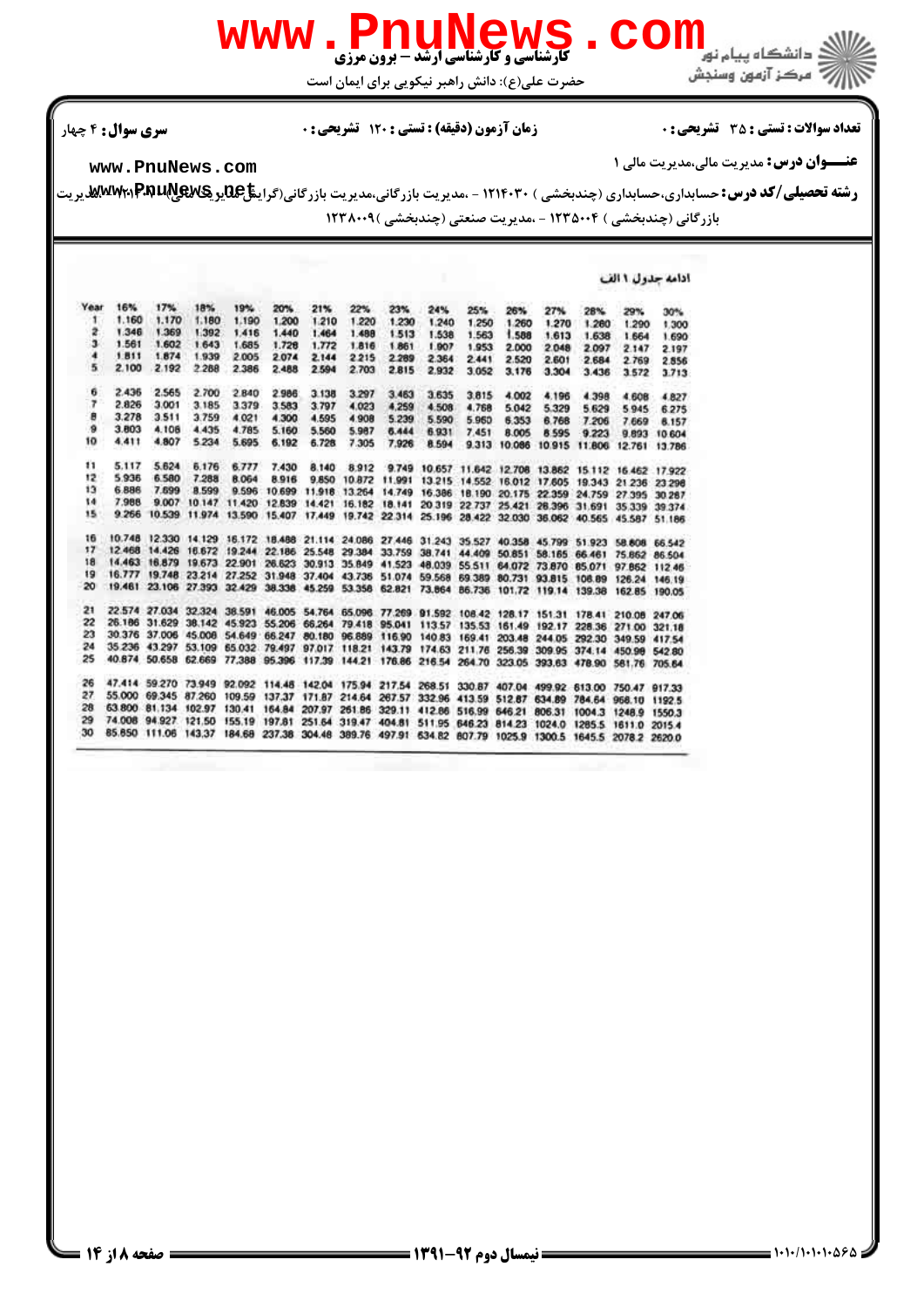

**عنـــوان درس:** مديريت مالي،مديريت مالي 1

تعداد سوالات : تستي تشريحي زمان آزمون (دقيقه) : تستي تشريحي سري سوال %& \$ \*: #)\*: \* '(: : :

حضرت علي(ع): دانش راهبر نيكويي براي ايمان است

**[www.PnuNews.com](http://pnunews.com)**

ر**شته تحصیلی/کد درس:** حسابداری،حسابداری (چندبخشی ) ۱۲۱۴۰۳۰ - ،مدیریت بازرگانی،مدیریت بازرگانی(گرای**نتاِعللیو یکلایالیالایالایالای**لیوییت بازرگانی (چندبخشی ) ۱۲۳۵۰۰۴ - ،مدیریت صنعتی (چندبخشی )۱۲۳۸۰۰۹

جدول ضمیمه ۲ الف ارزش مرکب اقساط ۱ ریالی

t% 9%<br>1.000 12% 13%  $\overline{a}$ 2% 3% 4% 5% 6% 7% 8% 10% 11% 14% 15% 1.000 1.000 1.000 1.000 1,000 1.000 1,000 1.000 1.000 1.000 1.000 1,000 1,000 1,000  $\overline{2}$ 2.010 2.020 2.030 2.040 2.050 2.060 2.070 2.080 2.090 2.100 2.110 2.120 2.130 2.140 2.150 3 3.030 3.060  $3.091$  $3.122$ 3.152 3.184 3.215 3.246  $3.278$ 3.310  $3.342$  $3.374$ 3.407 3.440  $3.472$ 4.060  $4.122$  $4.246$ 4.184 4.310 4.375 4,440 4.506 4.573 4.641 4,710 4.779 4.850 4921 4.991 3 5.416 5.526 5.101 5.204 5.309 5.751 5.667 6.105 5.637 5.985 622B 6,353 6.480 6,610 6742 s 6.152 8.305 8,468 6.633 6,802 6.975 7.153 7.336 7.523 7,716 7.913 8.115 8.323 8.536 8.754  $7.214$ 7.434 7.662 7.898 8.142 6.394 **B 654** 8.923 9.200 9,487 9.783 10.089 10.405 10.730 11.067 8.583 9.897 10.260 10.637 11.028 × 8.286 8.892 9.214 9.549 11,436 11.859 12.300 12.757 13.233 13.727  $\ddot{\mathbf{q}}$ 9.369 9.755 10.159 10.583 11.027 11.491 11.978 12.488 13.021 13.579 14.164 14.776 15.416 16.085 16,786 10 10.462 10.950 11.464 12.006 12.578 13.181 13.816 14.487 15.193 15.937 16.722 17.549 18.420 19.337 20.304 11.567 12.169 12.808 13,486 14.207 14.972 15.784 16.645 17.560 18.531 19.561 20.655 21.814 23.045 24.349 12.682 13.412 14.192 15.026 15.917 16.670 17.688 18.977 20.141 21.384 22.713 24.133 25.650 27.271 29.002  $12$ 13.809 14.680 15.618 16.627 17.713 18.882 20.141 21.495 22.953 24.523 26.212 28.029 29.985 32.089 34.352 13 14 14.947 15.974 17.086 18:292 19.599 21.015 22.551 24.215 26.019 27.975 30.095 32.393 34.883 37.581 40,505 16.097 17.293 18.599 20.024 21.579 23.276 25.129 27.152 29.361 31.772 34.405 37.280 40.417 43.842 15 47,580 16 17.258 18.639 20.157 21.825 23.657 25.672 27.888 30.324 33.003 35.950 39.190 42.753 46.672 50.980 55.717 17 18 430 20 012 21.762 23.697 25.840 28.213 30.840 33.750 36.974 40.545 44.501 48.884 53.739 59.118 65.075 19.615 21.412 23.414 25.645 28.132 30.906 33.999 37.450 41.301 45.599 50.396 55.750 61.725 68.394 75.836<br>20.811 22.840 25.117 27.671 30.539 33.760 37.379 41.446 46.019 51.159 56.939 63.440 70.749 78.969 68.212 18 19 20 22.019 24.297 26.870 29.778 33.066 36.786 40.996 45.762 51.160 57.275 64.203 72.052 80.947 91.025 102.44  $21$ 23.239 25.783 28.676 31.969 35.719 39.993 44.665 50.423 56.765 64.003 72.265 81.699 92.470 104.77 118.61 22 24.472 27.299 30.537 34.248 38.505 43.392 49.006 55.457 62.873 71.403 81.214 92.503 105.49 120.44 137.63  $23$ 25.716 28.845 32.453 36.618 41.430 46.996 53.436 60.893 69.532 79.543 91.148 104.60 120.20 138.30 159.28 26.973 30.422 34.426 39.083 44.502 50.815 58.177 66.765 76.790 88.497 102.17 118.16 136.83 158.66 184.17 25 28 243 32 030 36 459 41.646 47.727 54.864 63 249 73.106 84.701 98.347 114.41 133.33 155.62 181.87 212.79 26 29.526 33.671 38.553 44.312 51.113 59.156 68.677 79.954 93.324 109.18 128.00 150.33 176.85 208.33 245.71 30.821 35.344 40.710 47.084 54.669 63.706 74.484 87.351 102.72 121.10 143.08 169.37 200.84 238.50 283.57<br>32.129 37.051 42.931 49.968 58.402 68.528 80.698 95.339 112.97 134.21 159.82 190.70 227.95 272.89 327.10 28 29 33 450 38 792 45 219 52 966 62 323 73 640 87 347 103 97 124 14 148 63 178 40 214 58 258 58 312 09  $377.17$ 34.785 40.568 47.575 56.085 66.439 79.058 94.461 113.28 136.31 184.49 199.02 241.33 293.20 356.79 434.75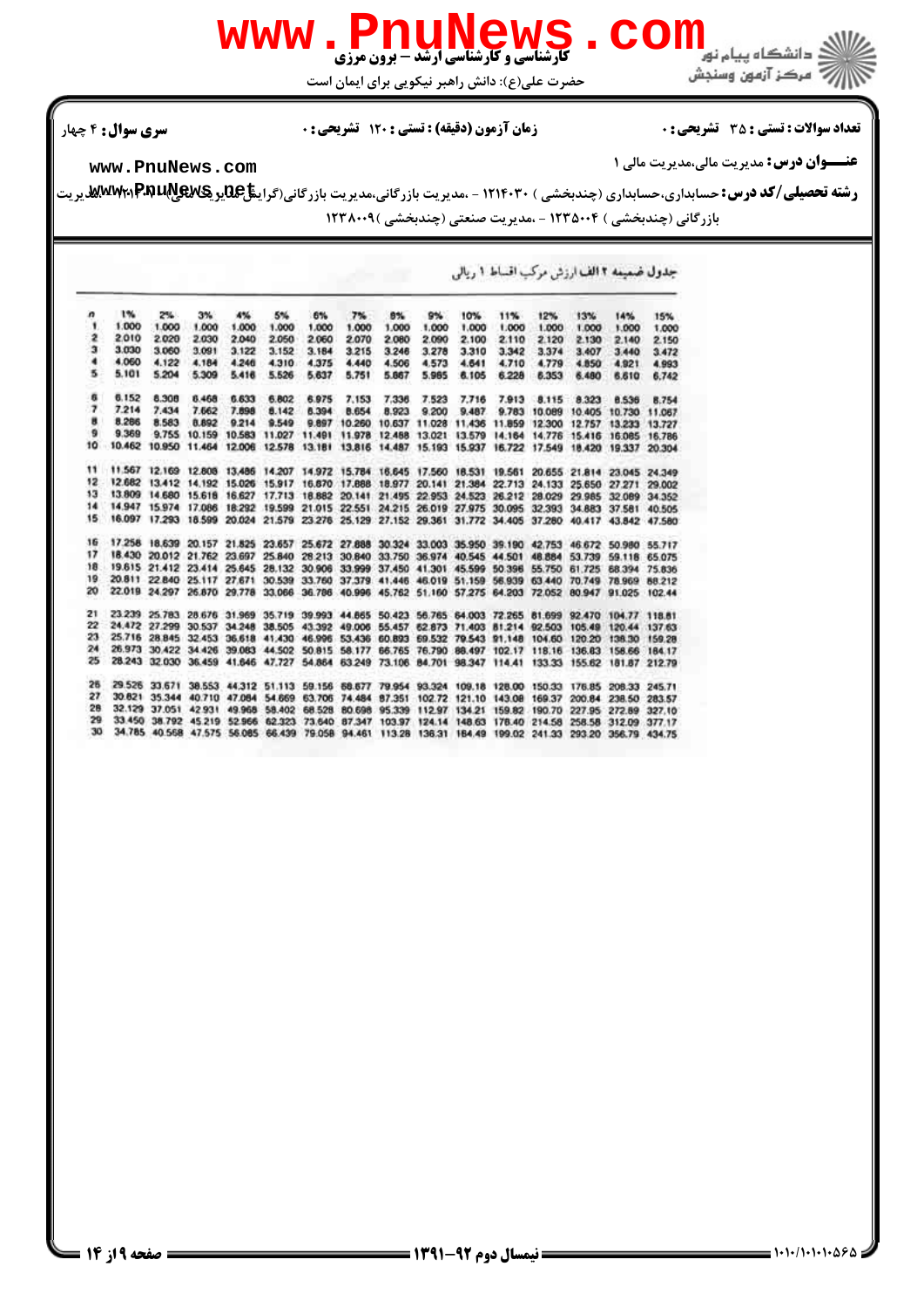حضرت علي(ع): دانش راهبر نيكويي براي ايمان است

### تعداد سوالات : تستي تشريحي زمان آزمون (دقيقه) : تستي تشريحي سري سوال %& \$ \*: #)\*: \* '(: : :

**عنـــوان درس:** مديريت مالي،مديريت مالي 1

**[www.PnuNews.com](http://pnunews.com)**

ر**شته تحصیلی/کد درس:** حسابداری،حسابداری (چندبخشی ) ۱۲۱۴۰۳۰ - ،مدیریت بازرگانی،مدیریت بازرگانی(گرای**نتاِعللیو یکلایالیالایالایالای**لیوییت

بازرگانی (چندبخشی ) ۱۲۳۵۰۰۴ - ،مدیریت صنعتی (چندبخشی ) ۱۲۳۸۰۰۹

| n               |              |       |                   |       |       |       |                                                                                                                                                                                                                      |       |       |       |       |       |       |       | ادامه جدول آ الف |
|-----------------|--------------|-------|-------------------|-------|-------|-------|----------------------------------------------------------------------------------------------------------------------------------------------------------------------------------------------------------------------|-------|-------|-------|-------|-------|-------|-------|------------------|
| 1               | 16%<br>1.000 | 17%   | 18%               | 19%   | 20%   | 21%   | 22%                                                                                                                                                                                                                  | 23%   | 24%   | 25%   |       |       |       |       |                  |
| 2               | 2.160        | 1.000 | 1,000             | 1,000 | 1.000 | 1.000 | 1.000                                                                                                                                                                                                                | 1.000 | 1,000 | 1.000 | 26%   | 27%   | 28%   | 29%   | 30%              |
| ä               | 3.506        | 2.170 | 2.180             | 2.190 | 2 200 | 2.210 | 2.220                                                                                                                                                                                                                | 2.230 | 2240  | 2.250 | 1.000 | 1.000 | 1,000 | 1,000 | 1.000            |
| 4               | 5.066        | 3.539 | 3.572             | 3.606 | 3.640 | 3.674 | 3.708                                                                                                                                                                                                                | 3.743 | 3.778 |       | 2.260 | 2.270 | 2.280 | 2290  | 2.300            |
| s               |              | 5.141 | 5.215             | 5.291 | 5.368 | 5.446 | 5.524                                                                                                                                                                                                                | 5.604 | 5.684 | 3.813 | 3.848 | 3.883 | 3918  | 3.954 | 3.990            |
|                 | 6.877        | 7.014 | 7.154             | 7.297 | 7.442 | 7.589 | 7.740                                                                                                                                                                                                                | 7.893 | 8.048 | 5.766 | 5.848 | 5.931 | 5.016 | 6.101 | 6.187            |
| 6               |              |       |                   |       |       |       |                                                                                                                                                                                                                      |       |       | 8.207 | 8.368 | 8.533 | 8.700 | 8.870 | 9.043            |
| 7               | 8.977        |       | 9.207 9.442 9.683 |       |       |       |                                                                                                                                                                                                                      |       |       |       |       |       |       |       |                  |
| 8               |              |       |                   |       |       |       | 9.930 10.183 10.442 10.708 10.980 11.259 11.544 11.837 12.136 12.442 12.756<br>11.414 11.772 12.142 12.523 12.916 13.321 13.740 14.171 14.615 15.073 15.546 16.032 16.534 17.051 17.583                              |       |       |       |       |       |       |       |                  |
| э               |              |       |                   |       |       |       | 14 240 14:773 15:327 15:902 16:499 17:119 17:762 18:430 19:123 19:842 20:588 21:361 22:163 22:995 23:858                                                                                                             |       |       |       |       |       |       |       |                  |
| 10              |              |       |                   |       |       |       | 17.518 18.285 19.086 19.923 20.799 21.714 22.670 23.669 24.712 25.802 26.940 28.129 29.369 30.664 32.015                                                                                                             |       |       |       |       |       |       |       |                  |
|                 |              |       |                   |       |       |       |                                                                                                                                                                                                                      |       |       |       |       |       |       |       |                  |
|                 |              |       |                   |       |       |       | 22.393 23.521 24.709 25.959 27.274 28.657 30.113 31.643 33.253 34.945 36.723 38.593 40.556 42.619                                                                                                                    |       |       |       |       |       |       |       |                  |
| 11<br>12        |              |       |                   |       |       |       | 25.733 27.200 28.755 30.404 32.150 34.001 35.962 38.039 40.238 42.566 45.031 47.639 50.398 53.318 56.405                                                                                                             |       |       |       |       |       |       |       |                  |
|                 |              |       |                   |       |       |       | 32824 34.931 37.180 39.581 42.142 44.874 47.788 50.895 54.208 57.739 61.501 65.510 69.780 74.327                                                                                                                     |       |       |       |       |       |       |       |                  |
| រា              |              |       |                   |       |       |       |                                                                                                                                                                                                                      |       |       |       |       |       |       |       |                  |
| 14              |              |       |                   |       |       |       | 36.786 39.404 42.219 45.244 48.497 51.991 55.746 59.779 64.110 68.760 73.751 79.107 84.853 91.016 97.625                                                                                                             |       |       |       |       |       |       |       |                  |
| 15              |              |       |                   |       |       |       | 43.672 47.103 50.818 54.841 59.196 63.910 69.010 74.528 80.496 86.949 93.926 101.47 109.61 118.41 127.91                                                                                                             |       |       |       |       |       |       |       |                  |
|                 |              |       |                   |       |       |       | 51.659 56.110 60.965 66.261 72.035 78.331 85.192 92.669 100.82 109.69 119.35 129.86 141.30 153.75 167.29                                                                                                             |       |       |       |       |       |       |       |                  |
| 16              |              |       |                   |       |       |       | 60.925 66.649 72.939 79.850 87.442 95.760 104.93 114.96 126.01 138.11 151.38 165.92 181.07 199.34 218.47                                                                                                             |       |       |       |       |       |       |       |                  |
| 17              |              |       |                   |       |       |       | 71673 78979 87.068 96.022 105.93 116.89 129.02 142.43 157.25 173.64 191.73 211.72 233.79 258.15 285.01                                                                                                               |       |       |       |       |       |       |       |                  |
| 18              |              |       |                   |       |       |       |                                                                                                                                                                                                                      |       |       |       |       |       |       |       |                  |
| 19              |              |       |                   |       |       |       | 84.141 93.406 103.74 115.27 128.12 142.44 158.40 176.19 195.99 218.04 242.59 269.89 300.25 334.01 371.52                                                                                                             |       |       |       |       |       |       |       |                  |
| 20              |              |       |                   |       |       |       | 98.603 110.28 123.41 138.17 154.74 173.35 194.25 217.71 244.03 273.56 306.66 343.76 385.32 431.87 483.97                                                                                                             |       |       |       |       |       |       |       |                  |
|                 |              |       |                   |       |       |       | 115.38 130.03 146.63 165.42 186.69 210.76 237.99 268.79 303.60 342.94 367.39 437.57 494.21 558.11                                                                                                                    |       |       |       |       |       |       |       | 630.16           |
| 21              |              |       |                   |       |       |       |                                                                                                                                                                                                                      |       |       |       |       |       |       |       |                  |
| 22              |              |       |                   |       |       |       | 134 84 153 14 174 02 197.85 225.03 256.02 291.35 331.61 377.46 429.68 489.11 556.72 633.59 720.96 820.21                                                                                                             |       |       |       |       |       |       |       |                  |
| 23              |              |       |                   |       |       |       | 157.41 180.17 206.35 236.44 271.03 310.78 356.44 408.88 469.06 538.10 617.28 708.03 812.00 931.04 1067.3                                                                                                             |       |       |       |       |       |       |       |                  |
| 24              |              |       |                   |       |       |       | 183.60 211.80 244.49 282.36 326.24 377.05 435.66 503.92 582.63 673.63 778.77 900.20 1040.4 1202.0 1388.5                                                                                                             |       |       |       |       |       |       |       |                  |
| 25              |              |       |                   |       |       |       | 21398 248.81 289.49 337.01 392.48 457.23 532.75 620.82 723.46 843.03 982.25 1144.3 1332.7 1551.6 1806.0                                                                                                              |       |       |       |       |       |       |       |                  |
|                 |              |       |                   |       |       |       | 249 21 292 10 342 60 402 04 471 98 554 24 650 96 764 61 898 09 1054 8 1238 6 1454 2 1706 8 2002 6 2348 8                                                                                                             |       |       |       |       |       |       |       |                  |
| 26 <sub>1</sub> |              |       |                   |       |       |       |                                                                                                                                                                                                                      |       |       |       |       |       |       |       |                  |
| 27              |              |       |                   |       |       |       |                                                                                                                                                                                                                      |       |       |       |       |       |       |       |                  |
| 28              |              |       |                   |       |       |       | 290.09 342.76 405.27 479.43 567.36 671.63 795.17 941.46 1114.6 1319.5 1561.7 1847.8 2185.7 2584.4 3054.4                                                                                                             |       |       |       |       |       |       |       |                  |
| 29              |              |       |                   |       |       |       | 337.50 402.03 479.22 571.52 681.85 813.68 971.10 1159.0 1383.1 1650.4 1968.7 2347.7 2798.7 3334.8 3971.8<br>392.50 471.38 566.48 681.11 819.22 985.55 1185.7 1426.6 1716.1 2064.0 2481.6 2982.6 3583.3 4302.9 5164.3 |       |       |       |       |       |       |       |                  |
| 30              |              |       |                   |       |       |       |                                                                                                                                                                                                                      |       |       |       |       |       |       |       |                  |
|                 |              |       |                   |       |       |       | 456.30 552.51 669.45 811.52 984.07 1193.5 1447.6 1755.7 2129.0 2580.9 3127.8 3789.0 4587.7 5551.8 6714.6                                                                                                             |       |       |       |       |       |       |       |                  |
|                 |              |       |                   |       |       |       | 530.31 647.44 790.95 966.71 1181.9 1445.2 1767.1 2180.5 2640.9 3227.2 3942.0 4613.0 5673.2 7162.8 8730.0                                                                                                             |       |       |       |       |       |       |       |                  |
|                 |              |       |                   |       |       |       |                                                                                                                                                                                                                      |       |       |       |       |       |       |       |                  |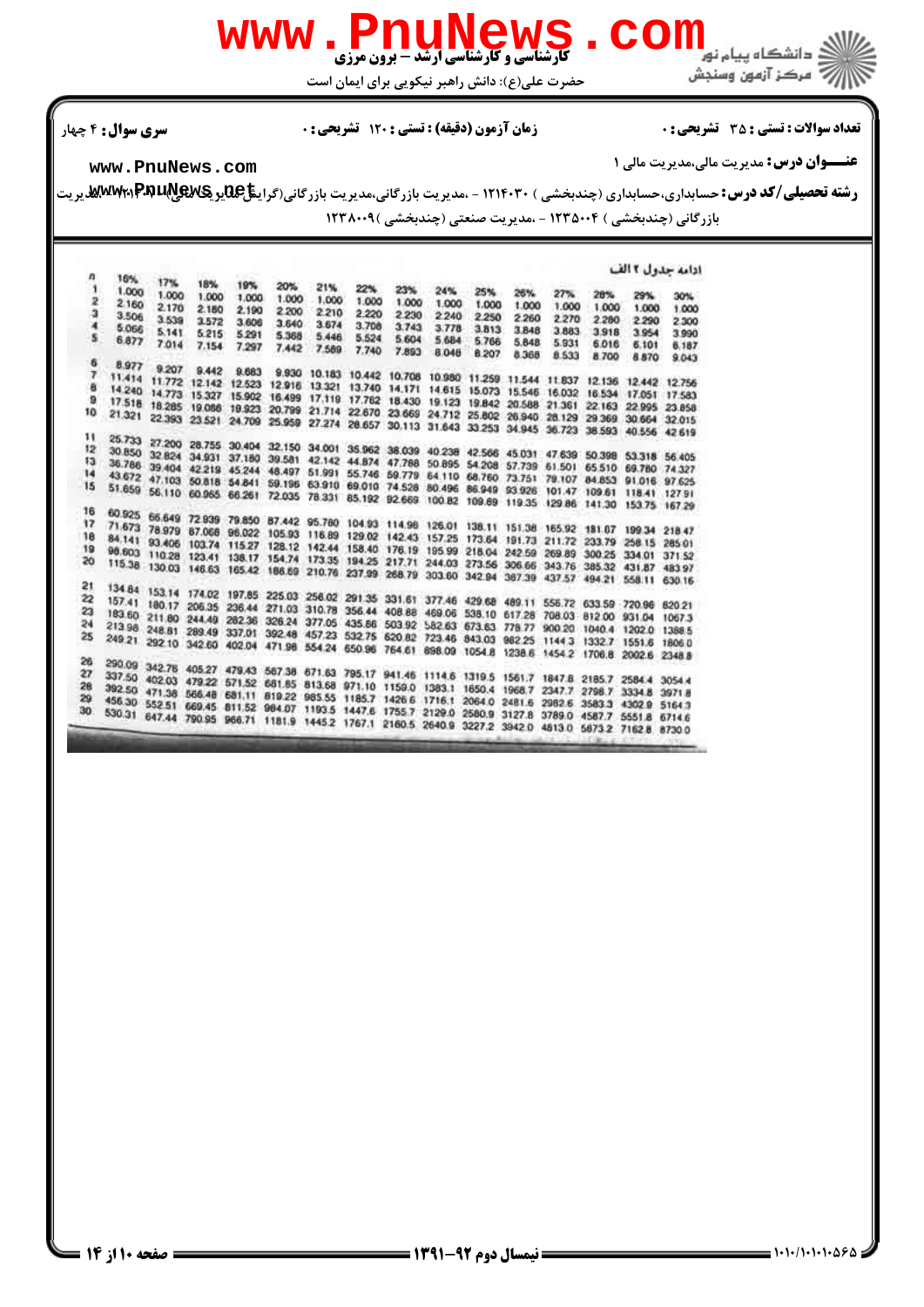

حضرت علي(ع): دانش راهبر نيكويي براي ايمان است

تعداد سوالات : تستي تشريحي زمان آزمون (دقيقه) : تستي تشريحي سري سوال %& \$ \*: #)\*: \* '(: : :

**عنـــوان درس:** مديريت مالي،مديريت مالي 1

**[www.PnuNews.com](http://pnunews.com)**

ر**شته تحصیلی/کد درس:** حسابداری،حسابداری (چندبخشی ) ۱۲۱۴۰۳۰ - ،مدیریت بازرگانی،مدیریت بازرگانی(گرای**نتاِعللیو یکلایالیالایالایالای**لیوییت بازرگانی (چندبخشی ) ۱۲۳۵۰۰۴ - ،مدیریت صنعتی (چندبخشی )۱۲۳۸۰۰۹

جدول ضميمه ١٣ الف ارزش فعلى ١ ريال Yea 1%  $2<sup>n</sup>$ 3% 4% 5% 6% 10%  $7%$ er. 9% 11% 12% 0.990 0.980 0.935 13% 14%  $0.971$ 0.962 0.952 0.943 **TKAL** 0.917 0.909  $0.901$ 0.893 0.885 0.877 0.980 0.961  $0.943$ 0.925 0.907 0.890 0.873  $0.826$ 0.870  $0.842$  $0.812$  $0.797$  $0.783$ 0.769  $0.971$  $0.756$  $\mathfrak{a}$ 0.942 0.915 0.889 0.864 0.840 0.816  $0.772$  $0.751$  $0.731$  $0.712$  $0.693$ 0.675 0.658 0.961 0.924 0.855 0.823  $0.792$ 0.763 0.885  $0.708$ O 683 0.659 0.636 0.613 5  $0.951$ 0.906 0.863 0.822  $0.784$  $0.747$  $0.713$  $0.681$  $0.621$ 0.592  $0.572$ 0.650 0.593 0.567  $0.543$ 0.519  $0.497$ 0.942 0.888 0.746 0.705 0.666 0.837 0.790  $0.630$ 0.596 0.564 0.538 0.507 0.430  $0.563$ <br> $0.540$ 0.456 0933 0.871 0.813 0.760  $0.711$ 0.665 0.623 0.432  $0.513$ 0.547  $0.482$  $0.452$ 0.425  $0.400$ 0.376 ñ  $0.923$ 0.853 0.789  $0.731$ 0.677 0.827 0.582 0.502  $0.467$  $0.434$  $0.404$ 0.376 0.351 0.327 0.914 0.837 0.544  $0.500$ 0.703 0.592 0.766 0.645 0.460 0.424  $0.391$  $0.361$ 0.333 10 0.905  $0.820$ 0.744 0.676 0.614  $0.558$ 0.508  $0.963$  $0.386$  $0.308$  $0.284$  $0.422$  $0.352$ 0.322 0.295 0.270 0.247  $\mathbf{H}$ 0.895  $0.804$ 0.475  $0.722$ 0.650 0.585 0.527  $0.429$ 0.388  $0.356$  $0.317$  $0.287$  $0.261$  $12$ 0.887 0.786  $0.701$ 0.625 0.557 0.497  $0.444$ 0.237  $0.215$  $0.397$ 0.356  $0.319$  $0.286$ 0.257 0.368 13 0.879  $0.773$ 0.681 0.601 0.530  $0.469$ 0.415  $0.290$ 0.231  $0.208$  $0.187$ 0.326  $0.258$  $0.229$ 0.204  $0.182$  $0.163$ 14 0.870 0.758 0.661  $0.577$ 0.505 0.442 0.388 0.299  $0.261$ 0.232 0.205  $15$ 0.861  $0.743$  $0.315$  $0.181$ 0.160  $0.141$ 0.362 0.417 0.642 0.555  $0.481$  $0.239$ 0.275  $0.209$  $0.183$ 0.160 0.140  $0.123$  $0.292$ 16 0.853 0.728 0.623 0.534 0.458 0.394 0.339  $0.252$ 0.218 0.188 0.163 0.141  $0.123$  $0.107$ 17 0.844 0.198 0.714 0.605  $0.513$ 0.436  $0.321$ 0.317  $0.510$  $0.231$ 0.170 0.836 0.700 0.296  $0.146$ 0.125 0.108 0.093 18 0.587  $0.250$  $0.494$ 0.350  $0.416$ 0.212  $0.180$  $0.153$  $0.130$ 0.111  $0.532$ 0.095 19 0828 0.686 0.570 0.475 0.396  $0.331$ 0.277 0.081  $0.194$  $0.164$  $0.138$  $0.116$ 0.098 0.083 0.070 0.377  $0.215$ 20 0.820 0.673 0.554 0.456 0.258 0.312  $0.149$   $0.124$ 0.178  $0.104$ 0.087 0.073  $0.06$ 21 0.811 0.660 0.242 0.538 0.439 0.359 0.294  $0.135$  0.112  $0.199$ 0.164 0.093 0.077 0.064  $0.184$ 0.053 0.803 0.647 22 0.522  $0.422$ 0.342 0.278 0.226  $0.123$   $0.101$ 0.150  $0.083$ 0.068 0.056 0.046  $0.170$  $0.112$  0.091 23 0.795 0.634 0.507 0.406 0.326 0.262  $0.211$  $0.138$  $0.074$ 0.060 0.049 0.040  $24$  $0.158$ 0.788 0.622  $0.492$ 0.390 0.310  $0.247$  $0.197$  $0.102$  $0.126$ 0.082 0.066 25 0.063  $0.043$ 0.035 0.780 0.610 0.478 0.375 0.233 0.184 0.295  $0.146$  $0.116$ 0.092  $0.074$ 0.069  $0.047$ 0.038  $0.030$ 26  $0.772$ 0.598 0.464 0.361  $0.281$ 0.220 0.172  $^{0,135}$ 0.106 0.064 0.066 0.053 27 0.042 0.033 0.026 0.764 0.586 0.347 0.268  $0.207$  $0.125$ 0.450 0.161 0.098  $0.076$ 0.060  $0.047$ 0.037  $0.118$ <br> $0.118$ <br> $0.107$  $\begin{array}{c} 28 \\ 29 \end{array}$ 0.757 0.574 0.437 0.333 0.255 0.196 0.150 0.029  $0.023$ 0.090  $0.069$ 0.054  $0.042$ 0.026 0.020 0.033  $0.749$ 0.563 0.424 0.321  $0.243$ 0.185 0.141  $0.061$ 0.048  $0.037$  $0.742$ 0.552  $0.029$  $0.022$ 0.017 0.308  $0.231$  $0.174$  $0.131$  $0.412$  $^{0.099}$ 0.075  $0.052$ 0.044 0.033 0.026 0.020  $0.015$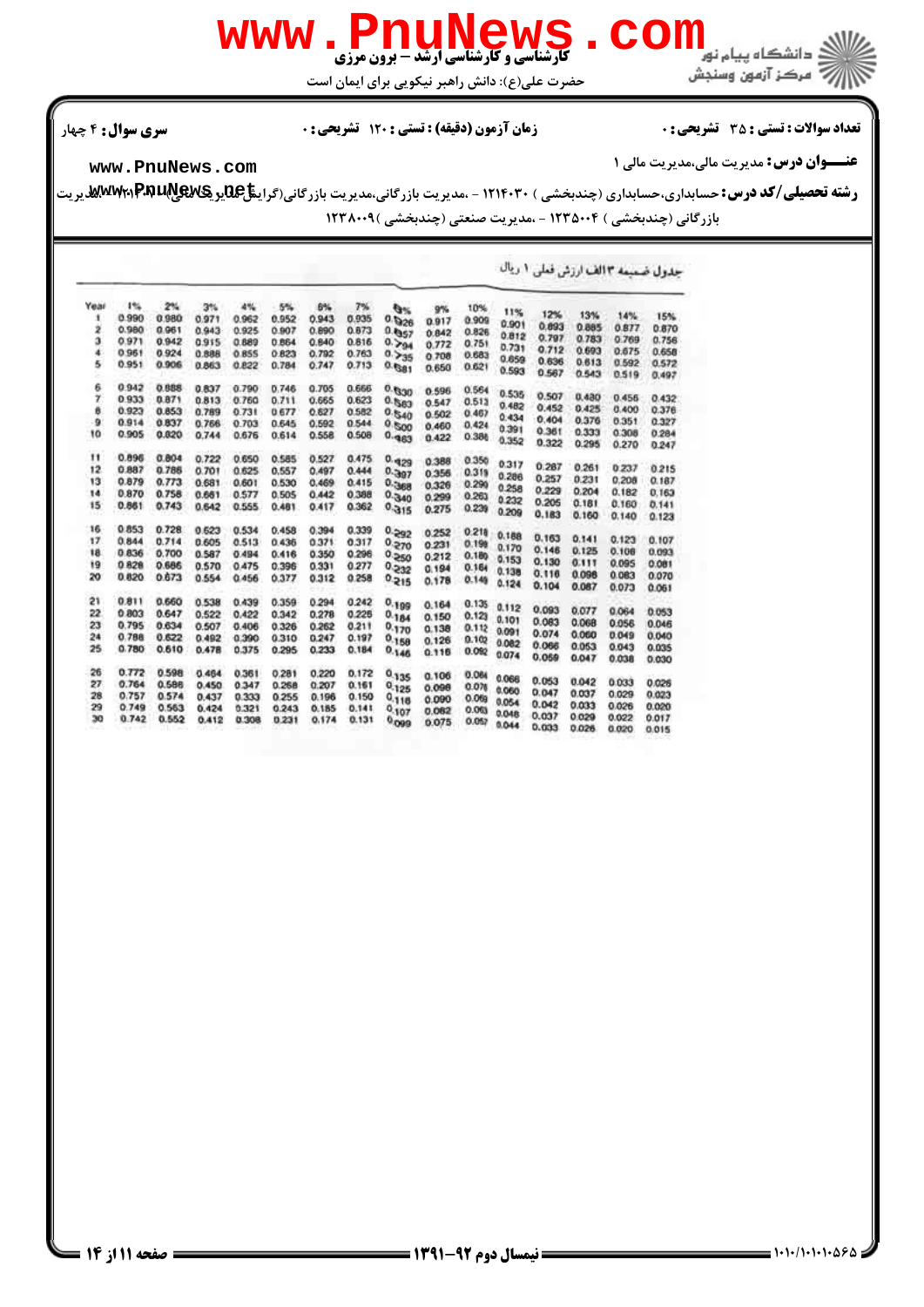

حضرت علي(ع): دانش راهبر نيكويي براي ايمان است

تعداد سوالات : تستي تشريحي زمان آزمون (دقيقه) : تستي تشريحي سري سوال %& \$ \*: #)\*: \* '(: : :

**عنـــوان درس:** مديريت مالي،مديريت مالي 1

**[www.PnuNews.com](http://pnunews.com)**

ر**شته تحصیلی/کد درس:** حسابداری،حسابداری (چندبخشی ) ۱۲۱۴۰۳۰ - ،مدیریت بازرگانی،مدیریت بازرگانی(گرای**نتاِعللیو یکلایالیالایالایالای**لیوییت

بازرگانی (چندبخشی ) ۱۲۳۵۰۰۴ - ،مدیریت صنعتی (چندبخشی ) ۱۲۳۸۰۰۹

|            |       |       |       |       |       |       |       |       |         |       |       |       |       |       | ادامه جدول 2 الف |
|------------|-------|-------|-------|-------|-------|-------|-------|-------|---------|-------|-------|-------|-------|-------|------------------|
| Year       | 16%   | 17%   | 18%   | 19%   | 20%   | 21%   | 22%   | 23%   | 24%     | 25%   | 26%   | 27%   | 28%   | 29%   | 30%              |
| ۹          | 0.862 | 0.855 | 0.847 | 0.840 | 0833  | 0.826 | 0.820 | 0.813 | 0.806   | 0.800 | 0.794 | 0.787 | 0.781 | 0.775 | 0.769            |
| 2          | 0.743 | 0.731 | 0.718 | 0.706 | 0.694 | 0.683 | 0.672 | 0.661 | 0.650   | 0.640 | 0.630 | 0.620 | 0.610 | 0.601 | 0.592            |
| э          | 0.641 | 0.624 | 0.609 | 0.593 | 0.579 | 0.564 | 0.551 | 0.537 | 0.524   | 0.512 | 0.500 | 0.480 | 0.477 | 0.466 | 0.455            |
| 4          | 0.552 | 0.534 | 0.516 | 0.499 | 0.482 | 0.467 | 0.451 | 0.437 | 0.423   | 0.410 | 0.397 | 0.384 | 0.373 | 0.361 | 0 350            |
| 5          | 0.476 | 0.456 | 0.437 | 0.419 | 0.402 | 0.386 | 0.370 | 0.355 | 0.341   | 0.328 | 0.315 | 0.303 | 0.291 | 0.280 | 0.269            |
| 6          | 0.410 | 0.390 | 0.370 | 0.352 | 0.335 | 0.319 | 0.303 | 0.289 | 0.275   | 0.262 | 0.250 | 0.238 | 0.227 | 0.217 | 0.207            |
| γ          | 0354  | 0.333 | 0.314 | 0.296 | 0.279 | 0.263 | 0.249 | 0.235 | 0.222   | 0.210 | 0.198 | 0.188 | 0.178 | 0.168 | 0.159            |
| ā          | 0.305 | 0.285 | 0.266 | 0.249 | 0.233 | 0.218 | 0.204 | 0.191 | 0.179   | 0.168 | 0.157 | 0.148 | 0.139 | 0.130 | 0.123            |
| 9          | 0.263 | 0243  | 0.225 | 0.209 | 0.194 | 0.180 | 0.167 | 0.155 | 0.144   | 0.134 | 0.125 | 0.116 | 0.108 | 0.101 | 0.094            |
| 10<br>r nu | 0.227 | 0.208 | 0.191 | 0.176 | 0.162 | 0.149 | 0.137 | 0.126 | 0.116   | 0.107 | 0.099 | 0.092 | 0.085 | 0.078 | 0073             |
| 11         | 0.195 | 0.178 | 0.162 | 0.148 | 0.135 | 0.123 | 0.112 | 0.103 | 0.094   | 0.086 | 0.079 | 0.072 | 0.066 | 0.061 | 0.056            |
| 12         | 0.168 | 0.152 | 0.137 | 0.124 | 0.112 | 0.102 | 0.092 | 0.083 | 0.076   | 0.069 | 0.062 | 0.057 | 0.052 | 0.047 | 0043             |
| 13         | 0.145 | 0.130 | 0.116 | 0.104 | 0.093 | 0.064 | 0.075 | 0.068 | 0.061   | 0.055 | 0.050 | 0.045 | 0.040 | 0.037 | 0 0 3 3          |
| 14         | 0.125 | 0.111 | 0.099 | 0088  | 0.078 | 0.069 | 0.062 | 0.055 | 0 0 4 9 | 0.044 | 0.039 | 0.035 | 0.032 | 0.028 | 0.025            |
| 15         | 0.108 | 0.095 | 0.084 | 0.074 | 0.065 | 0.057 | 0.051 | 0.045 | 0.040   | 0.035 | 0.031 | 0.028 | 0.025 | 0.022 | 0.020            |
| 16         | 0.093 | 0.081 | 0.071 | 0.062 | 0.054 | 0.047 | 0.042 | 0.036 | 0.032   | 0.028 | 0.025 | 0.022 | 0.019 | 0.017 | 0.015            |
| 17         | 0.080 | 0.069 | 0.060 | 0.052 | 0.045 | 0.039 | 0.034 | 0.030 | 0.026   | 0.023 | 0.020 | 0.017 | 0.015 | 0013  | 0012             |
| 18         | 0.069 | 0.059 | 0.051 | 0.044 | 0.038 | 0.032 | 0.028 | 0.024 | 0.021   | 0.018 | 0.016 | 0.014 | 0.012 | 0.010 | 0.009            |
| 19         | 0.060 | 0.051 | 0.043 | 0.037 | 0.031 | 0.027 | 0.023 | 0.020 | 0.017   | 0.014 | 0.012 | 0.011 | 0.009 | 0.008 | 0.007            |
| 20         | 0.051 | 0.043 | 0.037 | 0.031 | 0.026 | 0.022 | 0.019 | 0.016 | 0.014   | 0.012 | 0.010 | 0.008 | 0.007 | 0.006 | 0.005            |
| 21         | 0.044 | 0.037 | 0.031 | 0.026 | 0.022 | 0.018 | 0.015 | 0.013 | 0.011   | 0.009 | 0.005 | 0.007 | 0.006 | 0.005 | 0.004            |
| 22         | 0.038 | 0.032 | 0.026 | 0.022 | 0.018 | 0.015 | 0.013 | 0.011 | 0.009   | 0.007 | 0.006 | 0.005 | 0.004 | 0.004 | 0.003            |
| 23         | 0.033 | 0.027 | 0.022 | 0.018 | 0.015 | 0.012 | 0.010 | 0.009 | 0.007   | 0.006 | 0.005 | 0.004 | 0.003 | 0.003 | 0.002            |
| 24         | 0.028 | 0.023 | 0.019 | 0.015 | 0.013 | 0.010 | 0.008 | 0.007 | 0.006   | 0.005 | 0.004 | 0.003 | 0.003 | 0.002 | 0.002            |
| 25         | 0.024 | 0.020 | 0.016 | 0.013 | 0.010 | 0.009 | 0.007 | 0.006 | 0.005   | 0.004 | 0.003 | 0.003 | 0.002 | 0.002 | 0.001            |
| 26         | 0.021 | 0.017 | 0.014 | 0.011 | 0.009 | 0.007 | 0.006 | 0.0GS | 0.004   | 0.003 | 0.002 | 0.002 | 0.002 | 0.001 | 0.001            |
| 27         | 0.018 | 0.014 | 0.011 | 0.009 | 0.007 | 0.006 | 0.005 | 0.004 | 0.003   | 0.002 | 0.002 | 0.002 | 0.001 | 0.001 | 0.001            |
| 28         | 0.016 | 0.012 | 0.010 | 0.008 | 0.006 | 0.005 | 0.004 | 0.003 | 0.002   | 0.002 | 0.002 | 0.001 | 0.001 | 0.001 | 0.001            |
| 29         | 0.014 | 0.011 | 0.008 | 0.006 | 0.005 | 0.004 | 0.003 | 0.002 | 0.002   | 0.002 | 0.001 | 0.001 | 0.001 | 0.001 | 0.000            |
| 30         | 0.012 | 0.009 | 0.007 | 0.005 | 0.004 | 0.003 | 0.003 | 0.002 | 0.002   | 0.001 | 0.001 | 0.001 | 0.001 | 0.000 | 0.000            |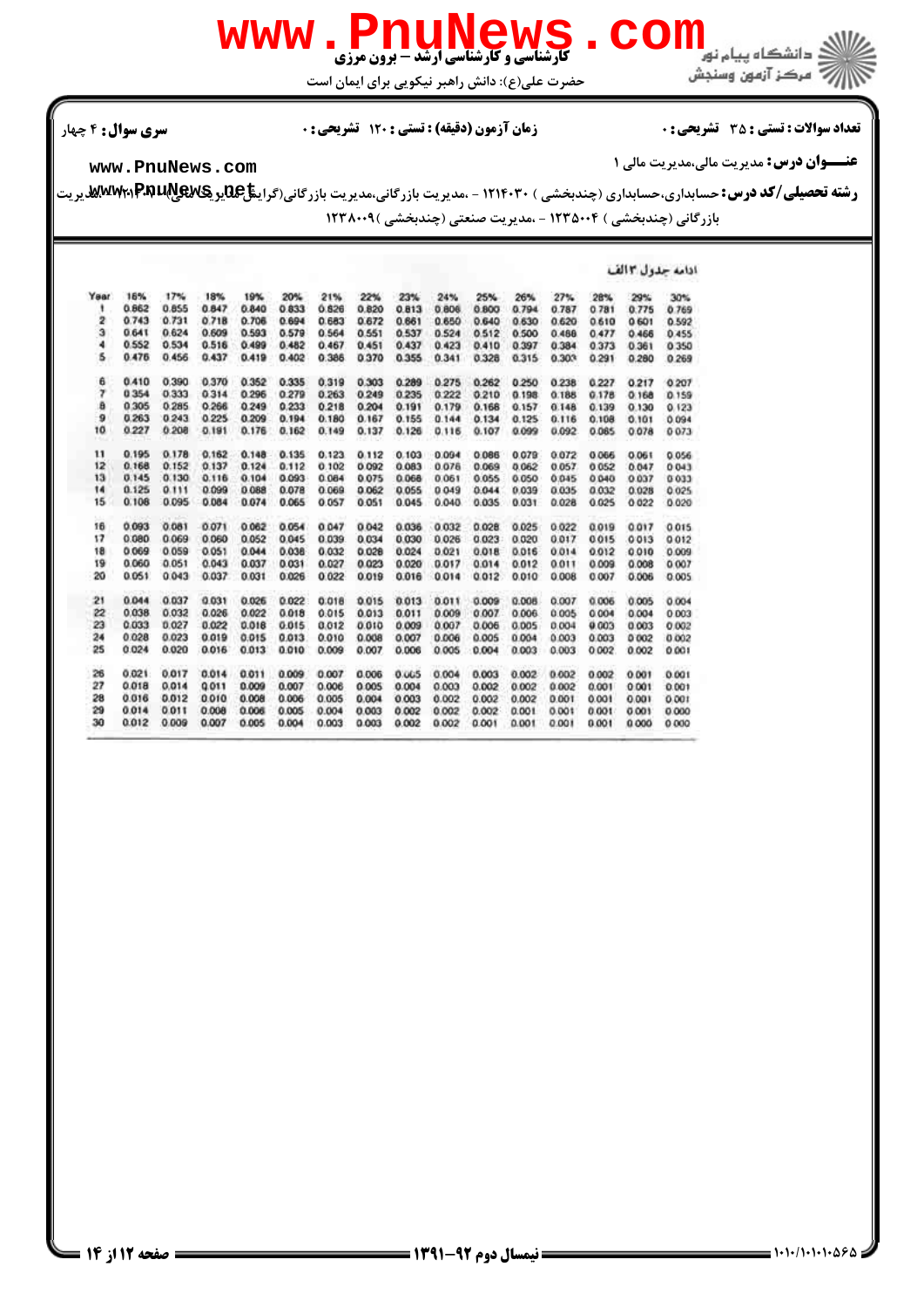

حضرت علي(ع): دانش راهبر نيكويي براي ايمان است

تعداد سوالات : تستي تشريحي زمان آزمون (دقيقه) : تستي تشريحي سري سوال %& \$ \*: #)\*: \* '(: : :

**عنـــوان درس:** مديريت مالي،مديريت مالي 1

**[www.PnuNews.com](http://pnunews.com)**

ر**شته تحصیلی/کد درس:** حسابداری،حسابداری (چندبخشی ) ۱۲۱۴۰۳۰ - ،مدیریت بازرگانی،مدیریت بازرگانی(گرای**نتاِعللیو یکلایالیالایالایالای**لیوییت بازرگانی (چندبخشی ) ۱۲۳۵۰۰۴ - ،مدیریت صنعتی (چندبخشی ) ۱۲۳۸۰۰۹

جدول ضعيمه ٤ الف ارزش فعلى اقساط مساوى ١ ريالى

| n  | 1%     | 2%                          | 3%     | 4%                                                             | 5%            |             |                      |        |        |       |       |       |       |       |                |
|----|--------|-----------------------------|--------|----------------------------------------------------------------|---------------|-------------|----------------------|--------|--------|-------|-------|-------|-------|-------|----------------|
| 1  | 0.990  | 0.980                       | 0.971  | 0.962                                                          | 0.952         | 6%<br>0.943 | 7%                   | 8%     | 9%     | 10%   | 11%   | 12%   | 13%   | 14%   | 15%            |
| 2  | 1.970  | 1.942                       | 1.913  | 1.686                                                          | 1.859         |             | 0.935                | 0.926  | 0.917  | 0.909 | 0.901 | 0.893 | 0.885 | 0.877 | 0.870          |
| э  | 2.941  | 2.884                       | 2.829  | 2.775                                                          | 2.723         | 1.833       | 1.808                | 1.783  | 1.759  | 1.736 | 1.713 | 1.690 | 1.668 | 1.647 | 1.626          |
| 4  | 3.902  | 3.808                       | 3.717  | 3.630                                                          | 3,546         | 2.673       | 2.624                | 2.577  | 2.531  | 2.487 | 2.444 | 2.402 | 2.361 | 2.322 | 2.283          |
| 5  | 4.853  | 4.713                       | 4.580  | 4.452                                                          | 4.329         | 3.465       | 3.387                | 3.312  | 3.240  | 3.170 | 3.102 | 3.037 | 2974  | 2.914 | 2.855          |
|    |        |                             |        |                                                                |               | 4.212       | 4.100                | 3.993  | 3,890  | 3.791 | 3.696 | 3.605 | 3.517 | 3.433 | 3.352          |
| 6  | 5.795  | 5,601                       | 5.417  | 5.242                                                          | 5.076         |             |                      |        |        |       |       |       |       |       |                |
| ,  | 6.728  | 6.472                       | 6.230  | 6.002                                                          | 5.786         | 4.917       | 4.767                | 4.623  | 4.486  | 4.355 | 4,231 | 4.111 | 3.998 | 3.889 | 3.784          |
| ä  | 7.652  | 7.325                       | 7.020  | 6.733                                                          | 6.463         | 5.582       | 5.389                | 5.206  | 5.033  | 4.868 | 4.712 | 4.564 | 4.423 | 4.288 | 4.160          |
| 9  | 8.566  | 8.162                       | 7.786  | 7.435                                                          |               | 6.210       | 5.971                | 5.747  | 5.535  | 5.335 | 5.146 | 4.968 | 4.799 | 4.639 | 4.487          |
| 10 | 9.471  | 8.983                       | 8.530  | 8.111                                                          | 7.108         | 6.802       | 6.515                | 6.247  | 5.995  | 5.759 | 5.537 | 5.328 | 5.132 | 4.946 |                |
|    |        |                             |        |                                                                | 7.722         | 7,360       | 7.024                | 6.710  | 6.418  | 6.145 | 5.889 | 5.650 | 5.426 | 5.218 | 4.772          |
| п  | 10:368 | 9.787                       | 9.253  | 8.760                                                          |               |             |                      |        |        |       |       |       |       |       | 5.019          |
| 12 | 11.255 | 10.575                      | 9954   | 9.385                                                          | 8.306         | 7,887       | 7.499                | 7.139  | 6.805  | 6.495 | 6.207 | 5.938 | 5,687 | 5.453 |                |
| 13 | 12.134 | 11,348                      | 10.635 | 9.986                                                          | 8.863         | 8.384       | 7,943                | 7.536  | 7.161  | 6.814 | 6.492 | 6.194 | 5.918 | 5.660 | 5.234          |
| 14 |        | 13.004 12.106 11.296        |        | 10.563                                                         | 9.394         | 8.853       | 8.358                | 7.904  | 7.487  | 7.103 | 6.750 | 6.424 | 6.122 | 5.842 | 5.421          |
| 15 |        | 13.865 12.849 11.938        |        | 11.118                                                         | 9.899         | 9.295       | 8.745                | 8.244  | 7.786  | 7.367 | 6.982 | 6.628 | 6.302 | 6.002 | 5.583          |
|    |        |                             |        |                                                                | 10.380        | 9,712       | 9.108                | 8.559  | 8.061  | 7.606 | 7.191 | 6.611 | 6.462 | 6.142 | 5.724          |
| 16 |        |                             |        | 14.718 13.578 12.561 11.652                                    |               |             |                      |        |        |       |       |       |       |       | 5.847          |
| 17 |        |                             |        | 15.562 14.292 13.166 12.166                                    | 10.838        | 10.106      | 9.447                | 8.851  | 8.313  | 7.824 | 7.379 | 6.974 | 6,604 | 6,265 |                |
| 18 |        | 16.398 14.992 13.754 12.659 |        |                                                                | 11.274        | 10.477      | 9.763                | 9.122  | 8.544  | 8.022 | 7.549 | 7.120 | 6.729 | 6.373 | 5.954          |
| 19 |        |                             |        | 17.226 15.678 14.324 13.134                                    | 11,690        | 10.828      | 10.059               | 9.372  | 8.756  | 8.201 | 7.702 | 7.250 | 6.840 | 6.467 | 6.047          |
| 20 |        |                             |        | 18.046 16.351 14.877 13.590 12.462                             | 12.085        | 11,158      | 10.336               | 9.604  | 8.950  | 8.365 | 7.839 | 7.366 | 6.938 | 6.550 | 6.128          |
|    |        |                             |        |                                                                |               | 11.470      | 10.594               | 9,818  | 9.129  | 8.514 | 7,963 | 7.489 | 7.025 | 6.623 | 6.198<br>6.259 |
| 21 |        |                             |        | 18857 17.011 15.415 14.029 12.821 11.764                       |               |             |                      |        |        |       |       |       |       |       |                |
| 22 |        |                             |        | 19 660 17.658 15.937 14.451 13.163 12.042                      |               |             | 10.836               | 10.017 | 9.292  | 8.649 | 8.075 | 7.562 | 7.102 | 6.687 |                |
| 23 |        | 20.456 18.292 16.444        |        | 14.857                                                         |               |             | 11.061 10.201        |        | 9.442  | 8.772 | 8.176 | 7.645 | 7.170 | 6.743 | 6.312          |
| 24 |        | 21.243 18.914 16.936 15.247 |        |                                                                | 13.489 12.303 |             | 11.272 10.371        |        | 9.580  | 8.883 | 8.266 | 7.718 | 7.230 | 6.792 | 6.359          |
| 25 |        |                             |        | 22.023 19.523 17.413 15.622 14.094 12.783 11.654 10.675        | 13.799        |             | 12.550 11.469 10.529 |        | 9.707  | 8.985 | 8.348 | 7.784 | 7.283 | 6.835 | 6.399          |
|    |        |                             |        |                                                                |               |             |                      |        | 9.823  | 9.077 | 8.422 | 7,843 | 7.330 | 6.873 | 6.434          |
| 26 |        |                             |        | 22.795 20.121 17.877 15.983 14.375 13.003 11.826               |               |             |                      |        |        |       |       |       |       |       | 6.464          |
| 27 |        |                             |        | 23.560 20.707 18.327 16.330 14.643                             |               |             |                      | 10.810 | 9.929  | 9.161 | 8.488 | 7.896 | 7,372 |       |                |
| 28 | 24.315 | 21.281                      | 18.764 |                                                                |               | 13.211      | 11.987               | 10.935 | 10.027 | 9.237 | 8.548 | 7.943 | 7,409 | 6.906 | 6.491          |
| 29 |        | 25.068 21.844 19.188        |        | 16.663 14.898                                                  |               | 13.406      | 12.137 11.051        |        | 10.118 | 9.307 | 8.602 | 7,984 | 7.441 | 6.935 | 6.514          |
| 30 |        |                             |        | 16.984                                                         | 15,141        | 13.591      | 12.278 11.158        |        | 10.198 | 9.370 | 8.650 | 8.022 | 7,470 | 6.961 | 6.534          |
|    |        |                             |        | 25.808 22.396 19.600 17.292 15.372 13.765 12.409 11.258 10.274 |               |             |                      |        |        | 9.427 | 8.694 | 8.055 | 7.496 | 6.983 | 6.551          |
|    |        |                             |        |                                                                |               |             |                      |        |        |       |       |       |       | 7.003 | 6.566          |